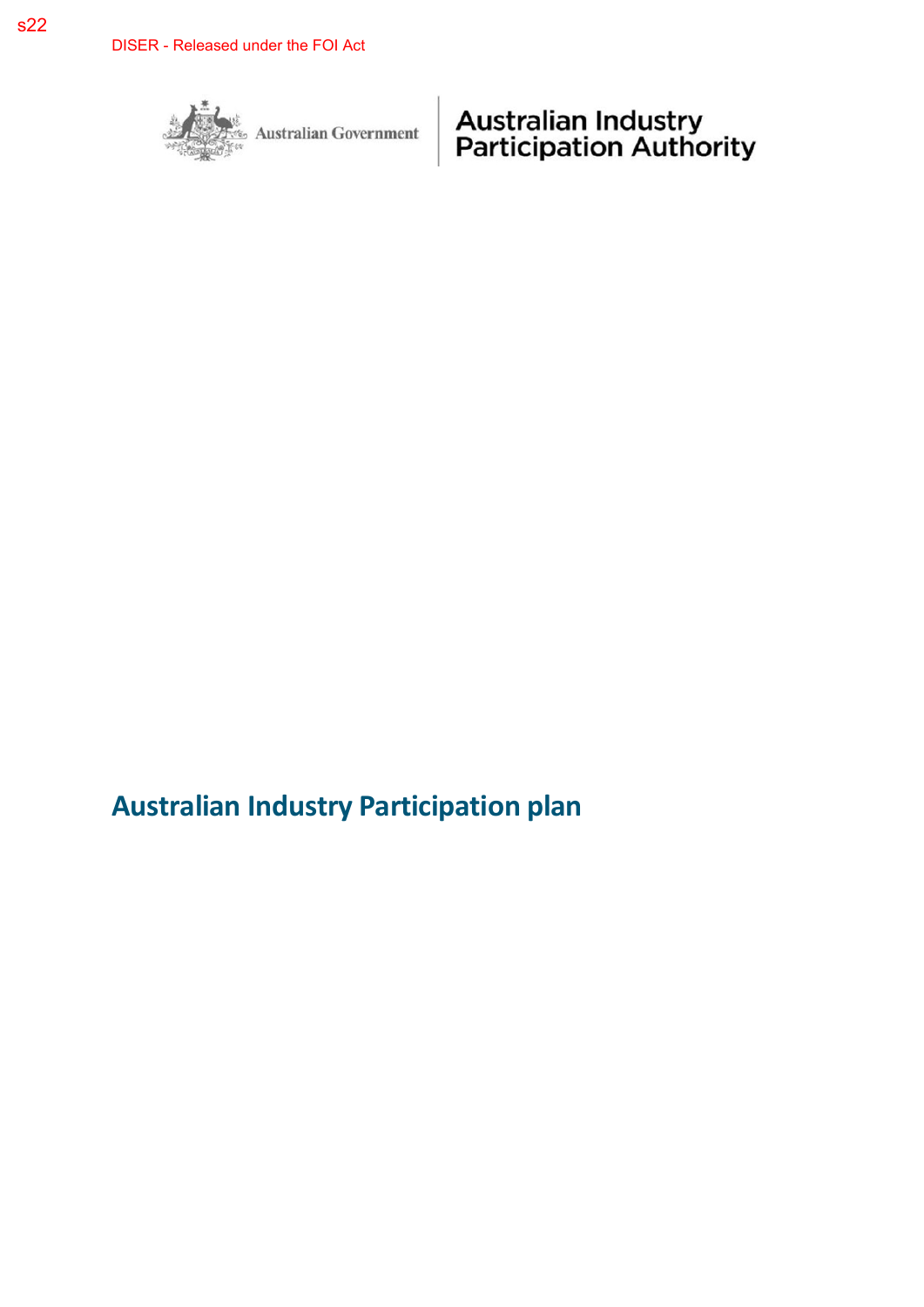DISER - Released under the FOI Act

AIP plan Template Australian Industry Participation Authority Version 1.2 June 2017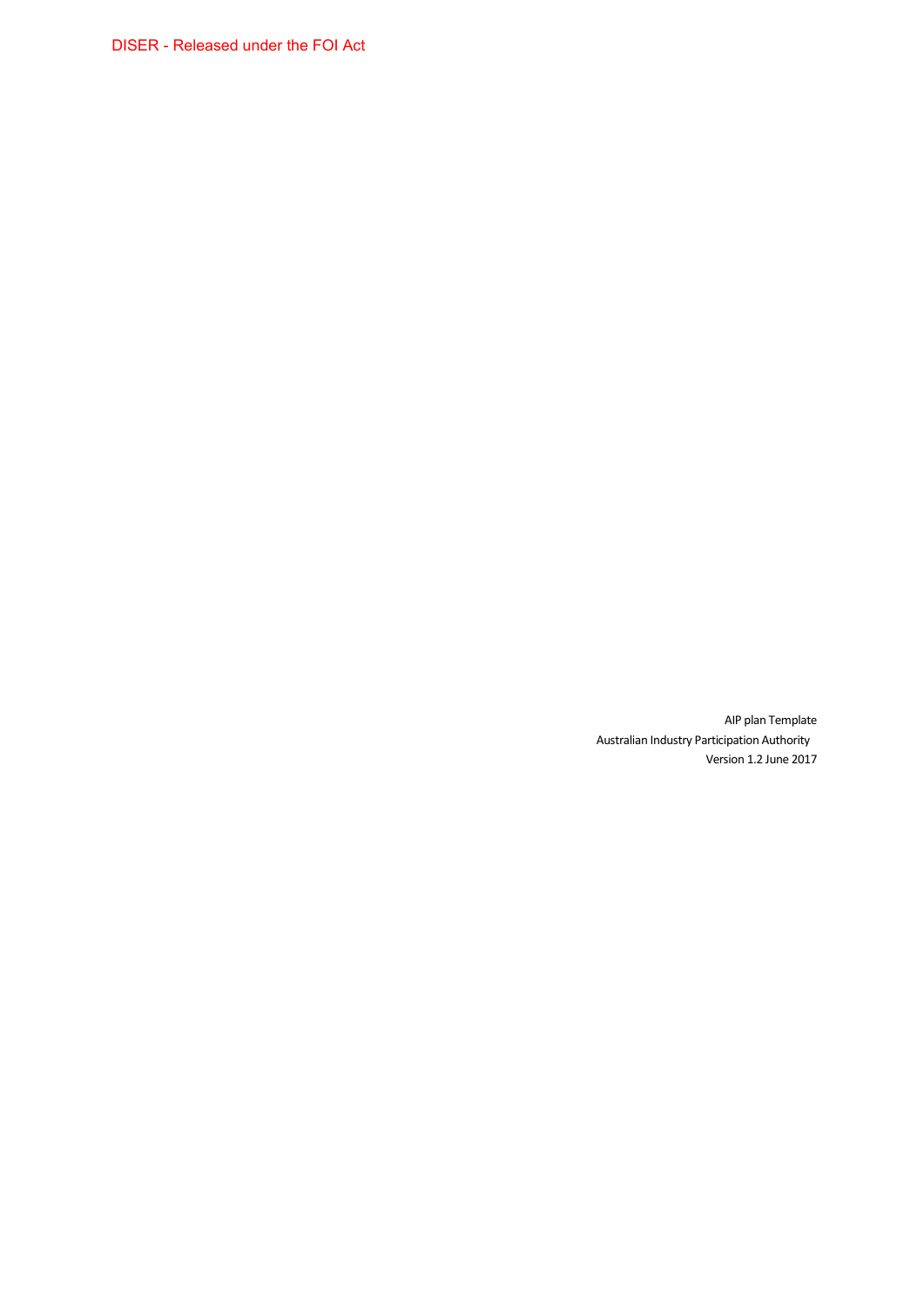DISER - Released under the FOI Act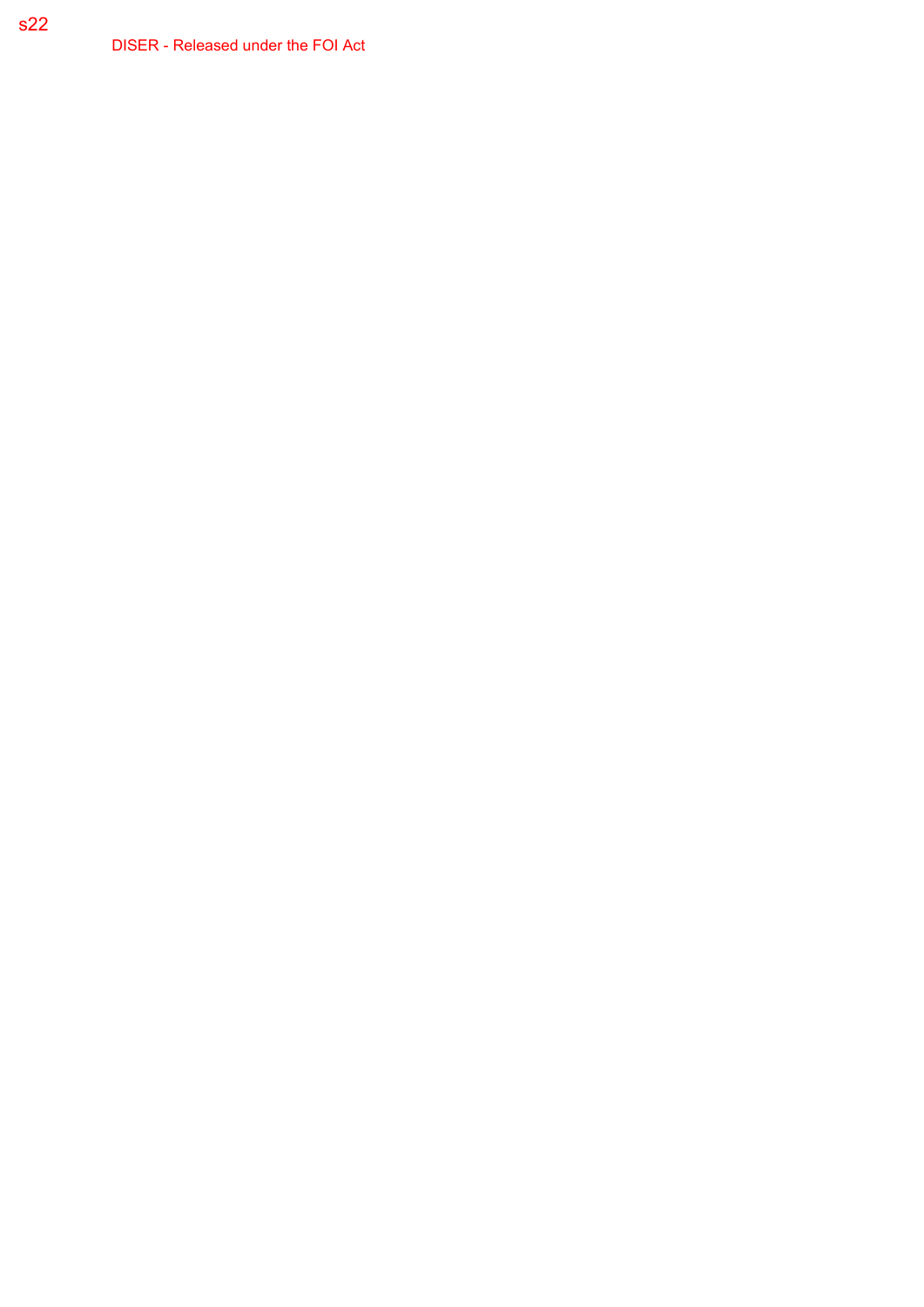# **Objective**

The key objective of the *Australian Jobs Act 2013* is to ensure Australian entities have full, fair and reasonable opportunity to bid for the supply of key goods or services for the project and, if applicable, the initial operations of the facility.

Completing the AIP plan template will assist you in achieving this objective.

# **Part A – Title**

# **A.1 Project Proponent Details**

*Provide details of the designated project proponent for the project. Contact details should be for the person responsible for developing the AIP plan, these contact details will not be published and are for the Australian Industry Participation Authority's use only.* 

| <b>Business Name of Designated</b><br><b>Project Proponent</b>                  | Snowy Hydro Limited                                                                        |
|---------------------------------------------------------------------------------|--------------------------------------------------------------------------------------------|
| <b>ABN of Designated Project</b><br><b>Proponent</b> (if applicable)            | 17 090 574 431                                                                             |
| <b>ACN of Designated Project</b><br><b>Proponent</b> (if applicable)            | 090 574 431                                                                                |
| <b>Project Contact Person</b>                                                   | s22                                                                                        |
| <b>Project Contact Phone Number</b>                                             |                                                                                            |
| <b>Project Contact E-mail Address</b>                                           |                                                                                            |
| <b>Project Postal Address</b>                                                   |                                                                                            |
| Project Proponent/s Type (e.g. single<br>company, joint venture, PPP)           | Single Company                                                                             |
| <b>Project Proponent/s Corporate</b><br><b>Structure</b> (e.g. public, private) | Unlisted public company with a single shareholder<br>(being the Commonwealth of Australia) |

*Where applicable provide details of all other project proponents involved in the project which have discharged their AIP plan development responsibilities to the designated project proponent.* 

| <b>Business Name of Project Proponent</b>       | ΝA |
|-------------------------------------------------|----|
| ABN of Project Proponent (if applicable)        | ΝA |
| <b>ACN of Project Proponent (if applicable)</b> | ΝA |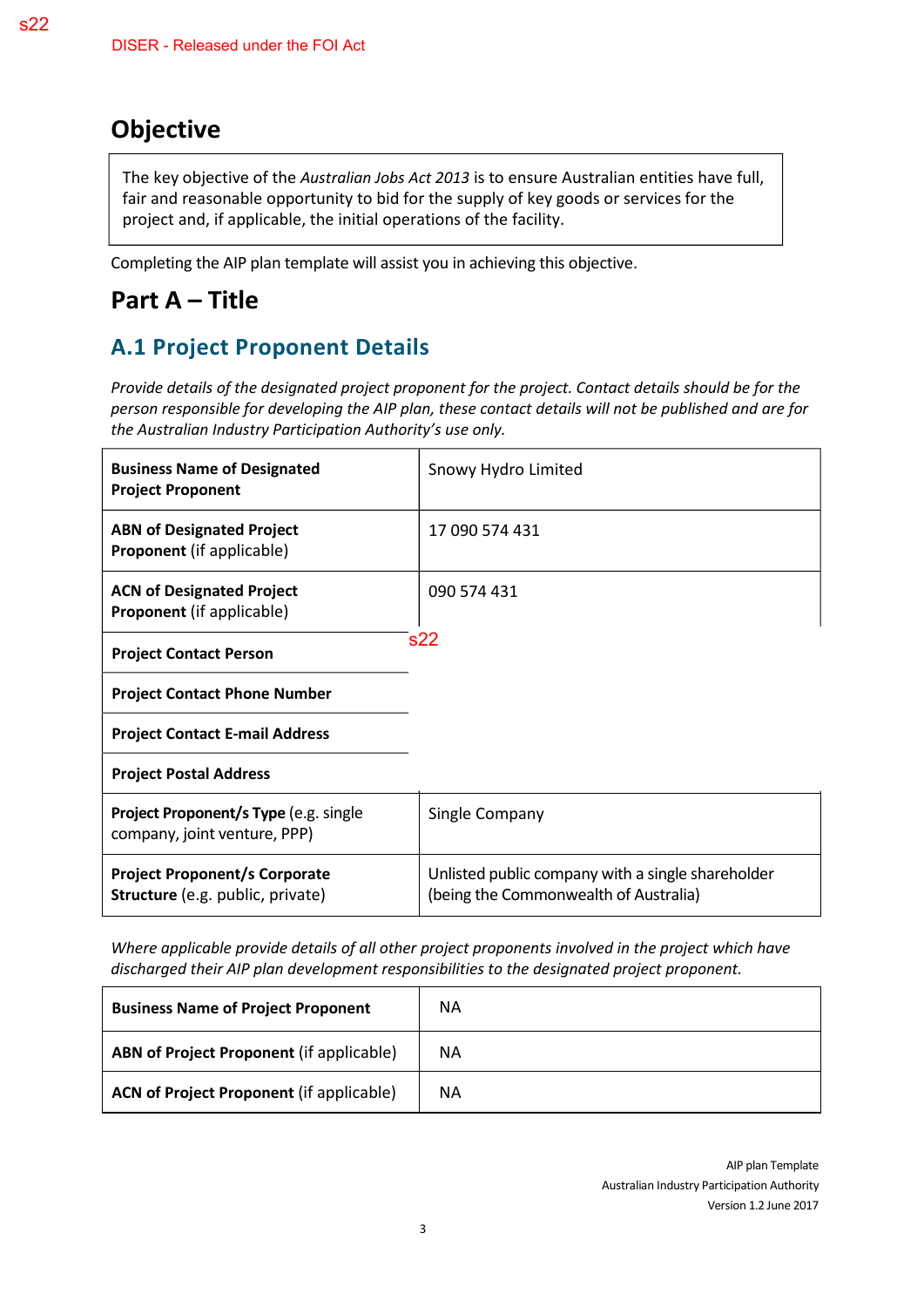# **A.2 Project Details**

#### **Project name**

Snowy 2.0

#### **Project location**

Kosciuszko National Park, New South Wales

#### **Total estimated project value (AUD)**

\$4.5bn

#### **Project type**

*Select all applicable facilities for the project* 

| Mine or quarry               | $\Box$ | Land transport facility                    |  |
|------------------------------|--------|--------------------------------------------|--|
| Wharf or other port facility | г      | Petroleum facility                         |  |
| <b>Electricity facility</b>  | X      | Factory                                    |  |
| Airport                      |        | Passenger Terminal                         |  |
| Water supply facility        |        | Sewage or wastewater facility              |  |
| Telecommunications network   | П      | Other Productive Facility, please specify: |  |

**Provide a description of the project.**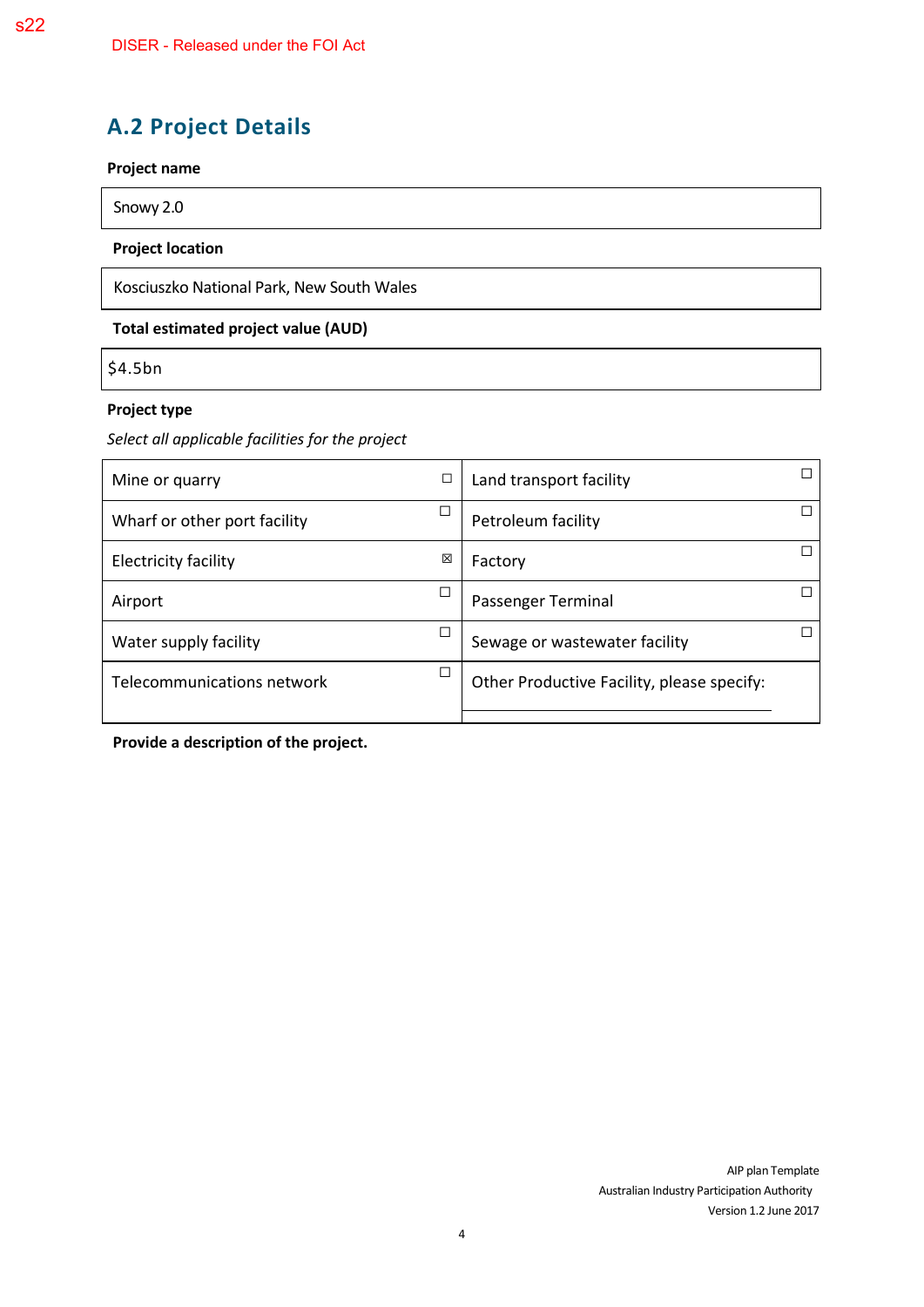The Snowy 2.0 pumped hydroelectric scheme ("**Project**") is a large scale pumped hydro-electric storage and generation project that will increase the generation capacity of the Snowy Hydro Scheme by up to 2000 megawatts, and at full capacity, will provide approximately 350 000 megawatt hours of energy storage. The key features of the Project are:

- exploratory works including an exploratory tunnel and portal to the proposed main cavern location;
- the construction or upgrade of access roads, bridges and lay down areas;
- construction of tunnels linking the existing Tantangara and Talbingo Reservoirs;
- a 2000MW power and pump station, located approximately 1km underground and all associated construction;
- excavated rock management; and
- establishment of workers camps and other ancillary facilities/supplies including but not limited to laydown areas, construction power, water and sewage infrastructure.

The Project will be delivered by way of an Engineering, Procurement, Construction turn-key contract ("**EPC Contract**") entered into between Snowy Hydro Limited (**Snowy Hydro**) and a construction contractor ("**Contractor**"). The electrical and mechanical ("**E&M**") works inside the power station will be delivered by a world-leading pumped hydro expert, who will be a nominated subcontractor under the EPC Contract.

Following an extensive and collaborative tender process, Snowy Hydro has appointed Future Generation, an unincorporated joint venture involving Salini Impregilo S.p.V., The Lane Construction Corporation (a subsidiary of Salini Impregilo S.p.V) and Clough Projects Australia Pty Ltd as the Contractor for the Project. Voith Hydro GmbH & CO. KG is the nominated subcontractor for the E&M works.

The Project will be delivered by the Contractor in two stages:

- 1. Early Works design, planning and some exploratory construction works; and
- 2. Main Works main construction and delivery of the Project, including all civil works and all E&M works. This stage will not commence until Snowy Hydro issues a "Notice to Proceed" under the EPC contract, which requires the satisfaction of a number of conditions precedent, including obtaining relevant environmental approvals.

The Early Works will now commence after execution of the EPC contract on 5 April 2019 with Future Generation and Main Works will commence in 2020. It is anticipated that the Project will be completed between 2025 and 2026.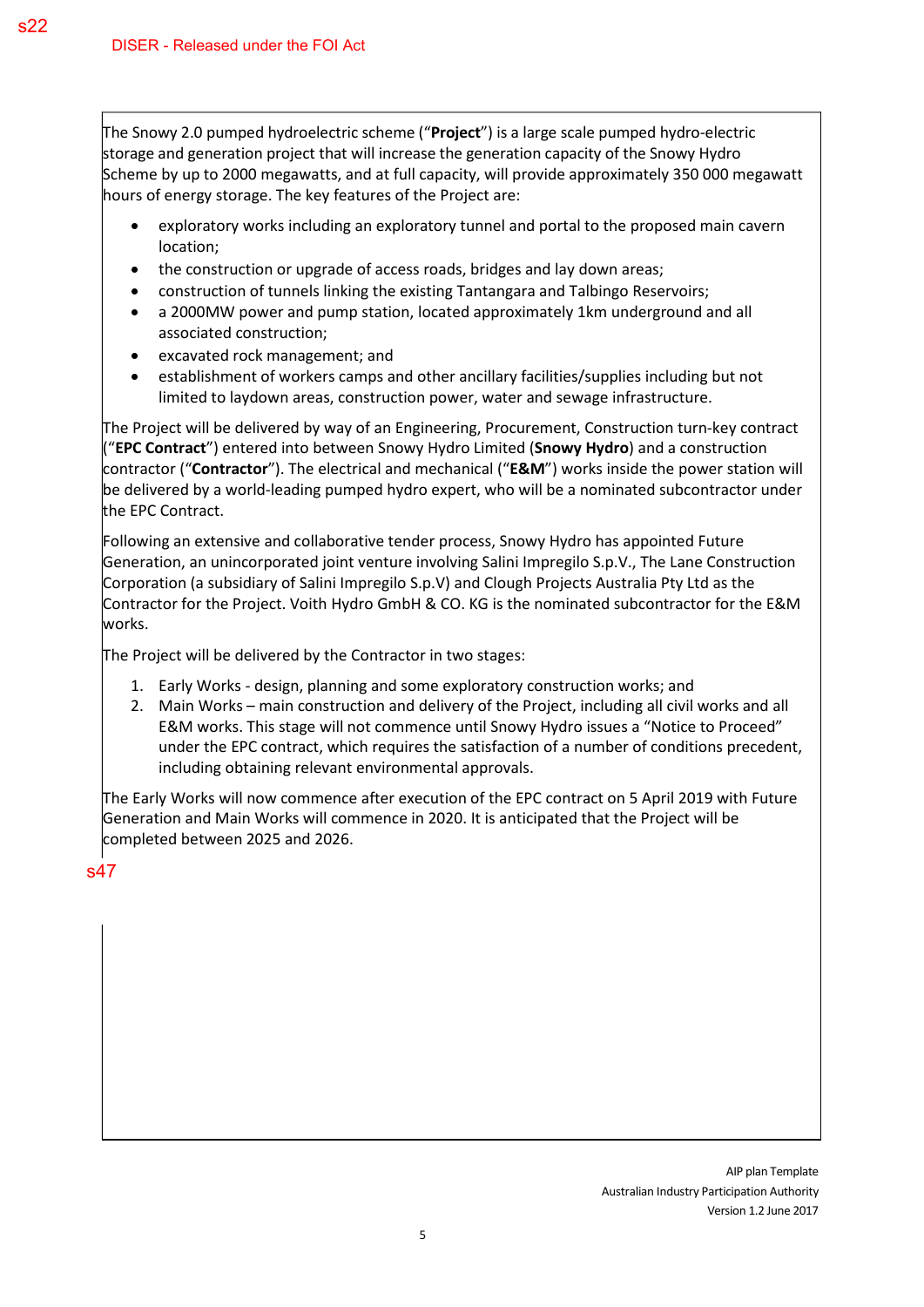#### **Is this project an upgrade of an existing facility?**

*If this project involves the establishment of a new facility complete Parts A, B and C of this AIP plan. If the project involves the upgrade of an existing facility complete Parts A and B only.* 

Yes, the Snowy 2.0 project is an upgrade by way of expansion to the existing Snowy Hydro Scheme.

#### **Estimated date of completion**

*If this project involves the establishment of a new facility please provide an estimated date of completion of the establishment of the facility.* 

Not applicable

s22

### **A.3 AIP plan authorised person declaration**

being an authorised person for the project proponent, declare that:  $\frac{1}{5}$ s<sup>22</sup>

The information contained in Parts A and B of this AIP plan together with any statement attached is true, accurate and complete to the best of my knowledge.

#### **I understand that:**

- 1. The activities outlined in Part B and/or Part C ('the Project') will be implemented to meet the key objectives of the *Australian Jobs Act 2013*.
- 2. Once an AIP plan for the Project is approved by the Australian Industry Participation Authority ('AIP Authority'), it comes into force and is binding on all project proponents while it remains in force (see s.21 and s.24).
- 3. The AIP Authority may ask me (or my nominated contact listed in the AIP plan) to clarify any information in this AIP plan about the Project, or provide further information or documentation in order to verify the information already supplied. If we do not provide the information or documentation required, or if the information or documentation that is provided is insufficient or unsuitable for the purpose of the Project, then the AIP plan may not be approved.
- 4. The AIP Authority collects information on behalf of the Commonwealth of Australia to monitor the performance of its policies. I may be contacted at a future date by the AIP Authority and asked to participate in this process (although I am not required to do so).
- 5. The AIP Authority will collect and use information on behalf of the Commonwealth about the company and its operations for the purposes of:
	- a. meeting the objectives of the *Australian Jobs Act 2013*; and
	- b. program evaluation and monitoring, policy evaluation and development; and research and analysis; and
	- c. as may be otherwise authorised by law.
- 6. The AIP Authority and its staff will collect and use the personal information I have supplied in connection with the Project and the AIP plan for purposes of meeting the objectives of the *Australian Jobs Act 2013*, including assessing, implementing and monitoring the AIP plan and the Project.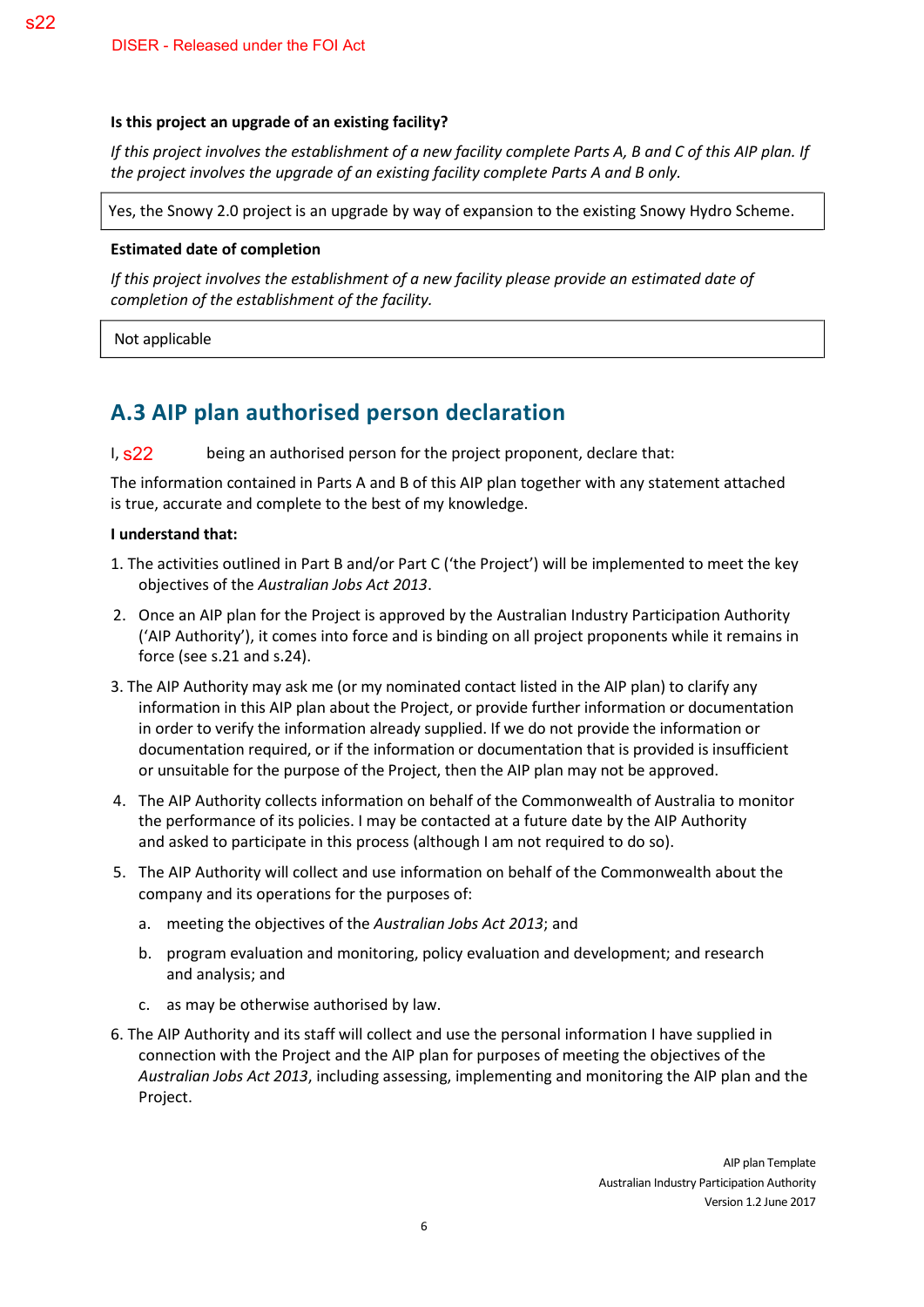7. Giving false or misleading information is a serious offence.

**I consent to:**

- 8. A summary of this AIP plan being published on [www.industry.gov.au/aip](http://www.industry.gov.au/aip) with a link to our company website.
- 9. The use of the company's confidential information for the purposes outlined at paragraph 5 above.
- 10. The use of personal information outlined at paragraph 6 above.

| Signature:       | s22 |
|------------------|-----|
| <b>Position:</b> |     |
| Date:            |     |

#### **Other project proponents and/or operators declaration**

*This section is only required to be completed in the event that a project and/or facility involves multiple project proponents and/or operators.* 

We the project proponents and/or operators named below:

- Are aware of the obligations detailed in this AIP plan and support the implementation of these obligations for the project and/or operation of the facility.
- Will abide by the obligations detailed in the AIP plan if undertaking activities associated with the project and/or operation of the facility.
- Are aware that the consequences of non-compliance with the AIP plan by any project proponent and/or operator shall be applied to all project proponents and/or operators.

| <b>Project proponent</b><br>and/or operator: | N/A                        |
|----------------------------------------------|----------------------------|
| Name:                                        | N/A                        |
| <b>Position:</b>                             | N/A                        |
| Signature:                                   |                            |
| Date:                                        | Click here to enter a date |

*Please include for all project proponents and/or operators*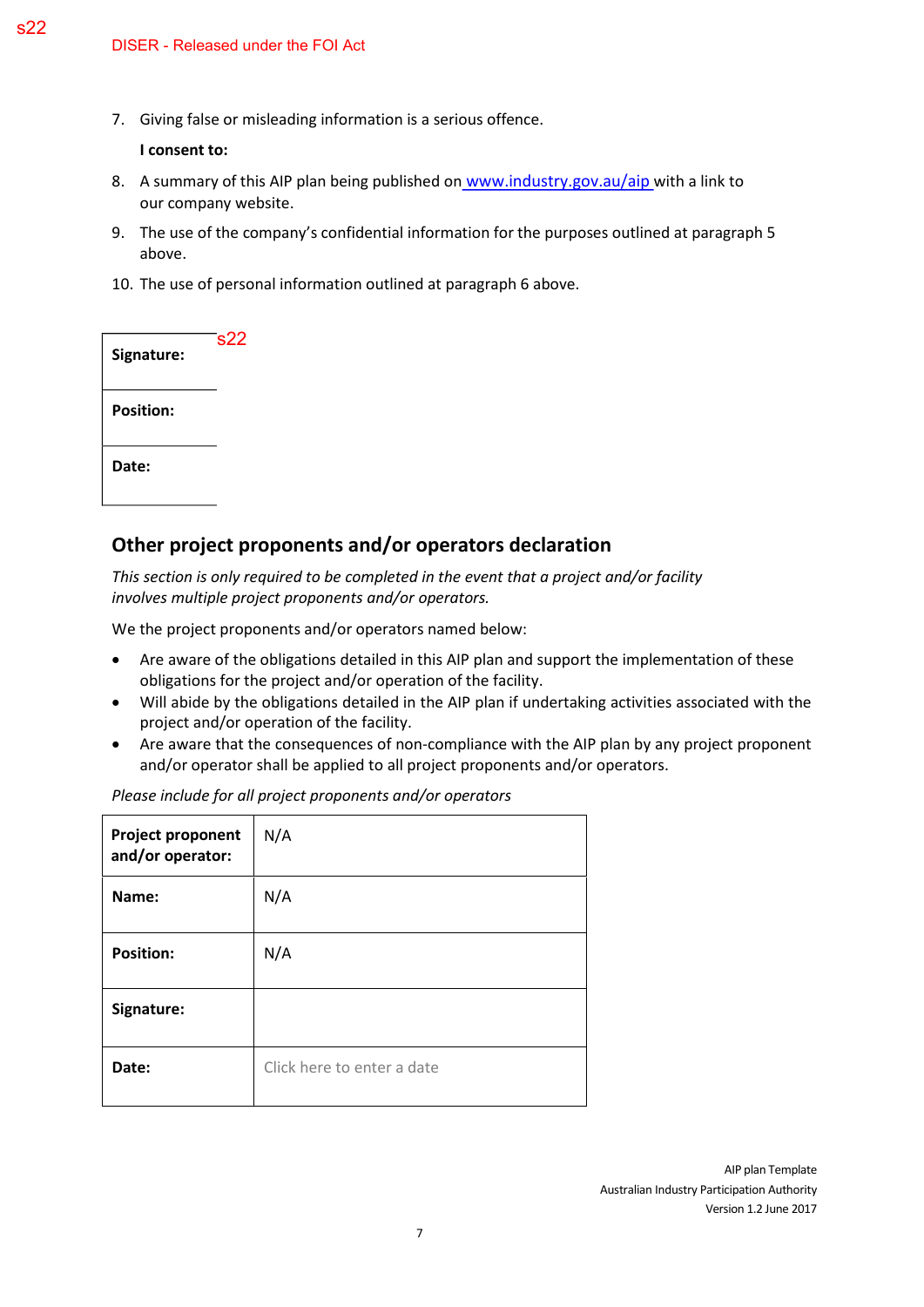### **B.1 Contact Details**

This criterion should provide the contact details of staff responsible for engaging with interested Australian entities and implementing the actions of the AIP plan.

#### **1. Provide the details of the project proponent's contact officer.**

*The contact officer's contact details will be published. Note that the contact officer may be contacted by Australian entities interested in supplying key goods or services for the project.* 

| <b>Contact officer</b>                      | Dean Thomson                                                    |
|---------------------------------------------|-----------------------------------------------------------------|
| Contact officer phone number   0418 227 496 |                                                                 |
|                                             | Contact officer e-mail address   dean.thomson@snowyhydro.com.au |

#### **2. Provide the contact details for the person responsible for implementing Part B of this AIP plan.**

*This should be the person who will have overall responsibility for implementing and monitoring the actions of the AIP plan. These details will not be published and are for the Australian Industry Participation Authority's use only.* 

| Name:                         | s22 |
|-------------------------------|-----|
| Title:                        |     |
| <b>Contact phone number:</b>  |     |
| <b>Contact e-mail address</b> |     |

#### **3. Detail how you will ensure procurement entities will appoint a procurement contact officer for project opportunities and promote their contact details.**

*These contact details will be required to be published on the website identified at question 3 of 'B.3 – Publication of Information'. Procurement entities may be permitted to nominate a single contact for all opportunities or individual contacts for each opportunity. Where you are acting as the procurement entity the officer detailed at question 1 will be sufficient.*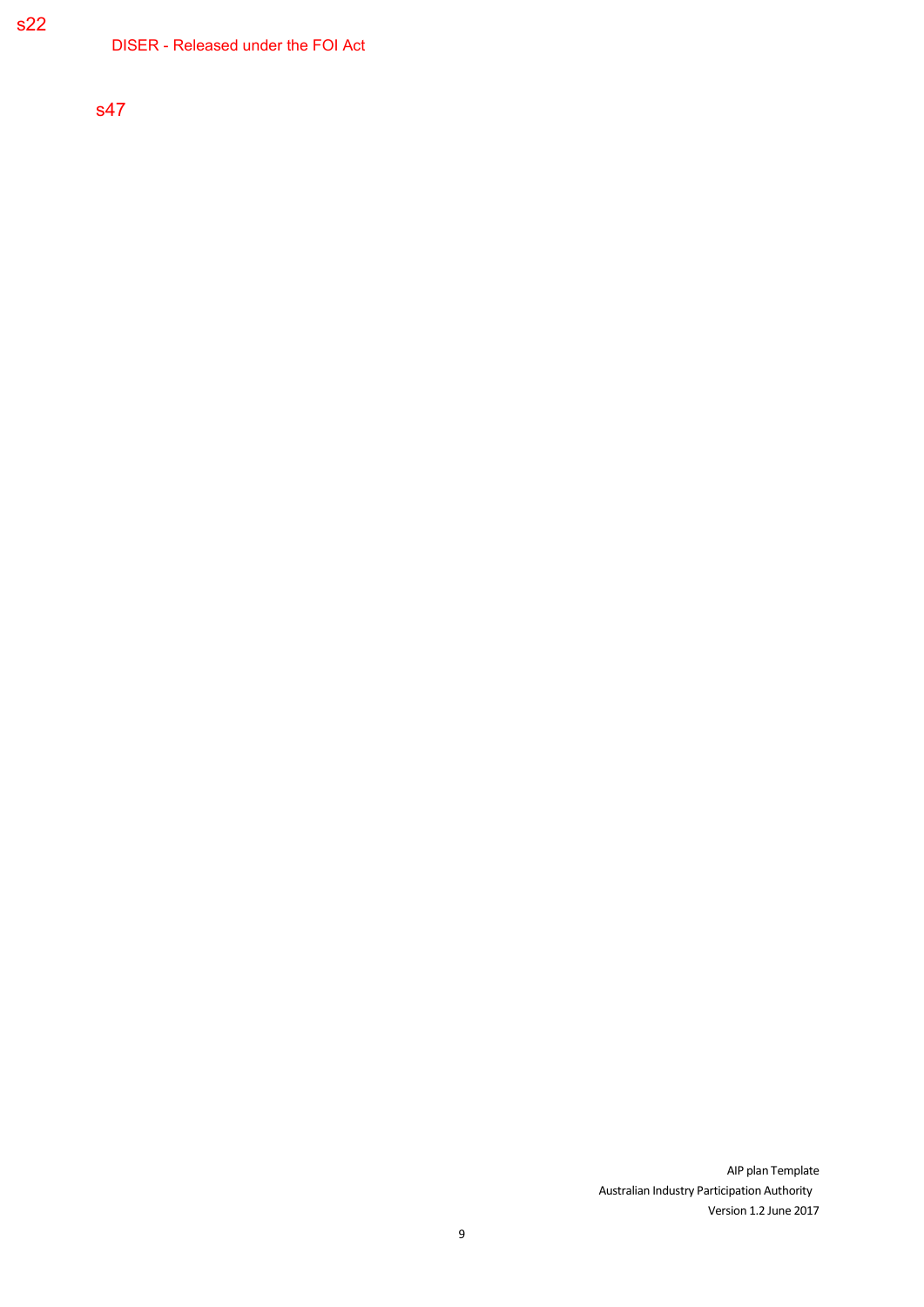### **B.2 Opportunities to supply goods and services**

This criterion should detail the opportunities which are likely to arise to supply the project, how procurement entities keep up to date with Australian industry capability and the standards that will apply to the project.

#### **1. Provide an indicative list of opportunities likely to arise in the project, and whether opportunities to supply the key goods and services or their components are expected for Australian and/or non-Australian entities.**

*This should be an indicative list of all key goods and services (valued \$1 million and above) to be acquired for the project. A list of all key goods and services will be required to be published on the website detailed in question 2 of 'B.3 – Publication of Information'.* 

| <b>Expected opportunities</b>                         | <b>Opportunities for Australian</b><br>entities* | <b>Opportunities for</b><br>non-Australian<br>entities |
|-------------------------------------------------------|--------------------------------------------------|--------------------------------------------------------|
| Goods                                                 |                                                  |                                                        |
| Heavy vehicles and construction<br>equipment          | Yes                                              | Yes                                                    |
| Power generation/ pumping 'Francis unit'              | Yes                                              | Yes                                                    |
| Main inlet valves and specialist control<br>equipment | Yes                                              | Yes                                                    |
| Power generation associated equipment                 | Yes                                              | Yes                                                    |
| High voltage equipment                                | Yes                                              | Yes                                                    |
| High voltage cables                                   | Yes                                              | Yes                                                    |
| Workers accommodation and associated<br>facilities    | Yes                                              | Yes                                                    |
| Power                                                 | Yes                                              | <b>No</b>                                              |
| Quarry products                                       | Yes                                              | No                                                     |
| Reinforced concrete materials and<br>additives        | Yes                                              | <b>No</b>                                              |
| Tunnel boring machines                                | <b>No</b>                                        | Yes                                                    |
| Explosives and blasting materials                     | Yes                                              | Yes                                                    |
| <b>Services</b>                                       |                                                  |                                                        |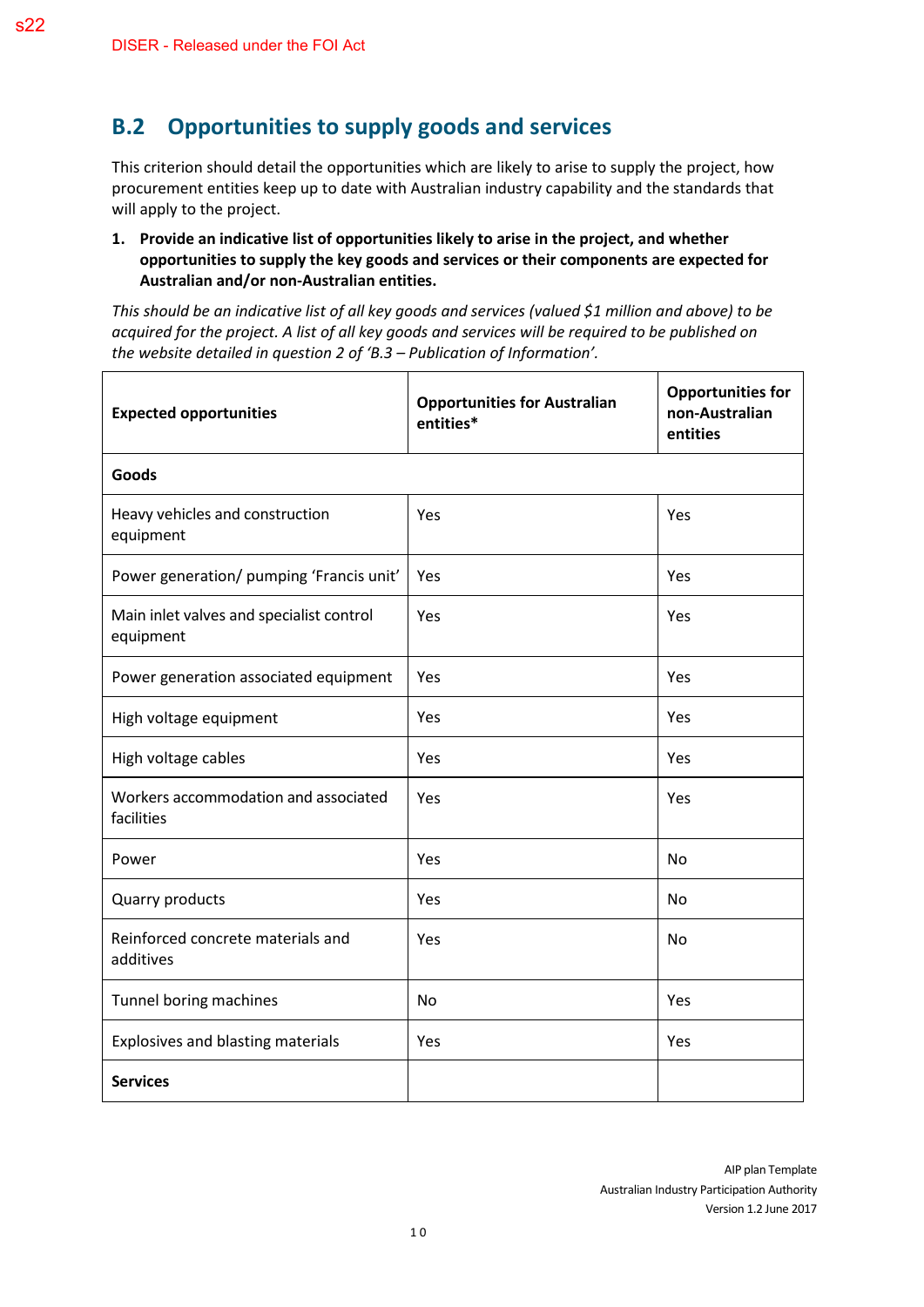s22

| Geotechnical Investigations and testing | Yes | No  |
|-----------------------------------------|-----|-----|
| Survey                                  | Yes | No  |
| Environmental management services       | Yes | No  |
| Consulting                              | Yes | Yes |
| Owners advisors                         | Yes | Yes |
| Road and bridgeworks                    | Yes | Yes |
| Camp accommodation and services         | Yes | Yes |
| <b>Environmental works</b>              | Yes | Yes |
| <b>Exploratory works</b>                | Yes | Yes |
| Civil works                             | Yes | Yes |
| Marine works                            | Yes | Yes |
| Tunnelling                              | Yes | Yes |
| Electrical & mechanical works           | Yes | Yes |
| HV works                                | Yes | Yes |
| Transport                               | Yes | Yes |

\*An Australian entity is defined in the Jobs Act as any entity with an ABN or ACN.

#### **2. Provide an explanation for each item in the list where you have indicated NO opportunities for Australian entities.**

*Reasons should be based on the results of recent investigations into potential Australian suppliers.* 

The tunnel boring machines required for tunnelling work on the Project are complex heavy machines that are designed and built to order. Under the EPC contract, the Contractor will be responsible for procuring delivery of the tunnel boring machine(s). Australian entities do not have the capability to produce tunnel boring machines, which means that they will need to be designed, manufactured and supplied by a leading international provider.

#### **3. Describe how you will ensure all procurement entities will obtain and maintain a current understanding of the capability and capacity of Australian entities to supply the key goods and services for this project?**

*Where you are acting as the procurement entity detail how you will achieve this objective.* 

1 1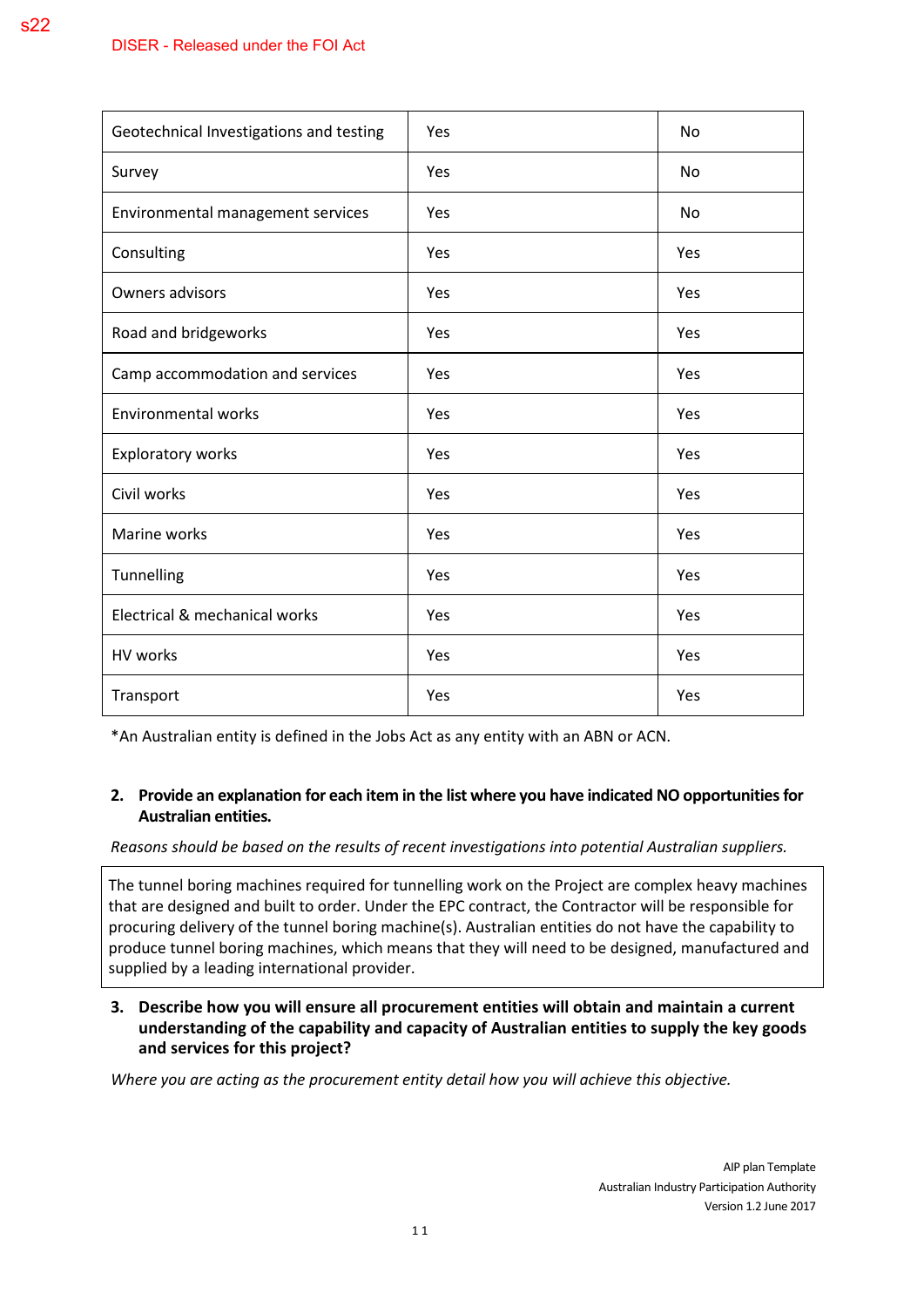DISER - Released under the FOI Act

s47

#### **4. Detail how you will ensure procurement entities will require Australian or international standards for key goods and services for the project.**

*Publication of standards will be required to occur on the website(s) detailed in question 3 of 'B.3 – Publication of Information'. Where you are acting as the procurement entity detail how you will achieve this objective.* 

**What form of standards for key goods or services will be used for this project? Do Australian entities have the ability to meet these standards?**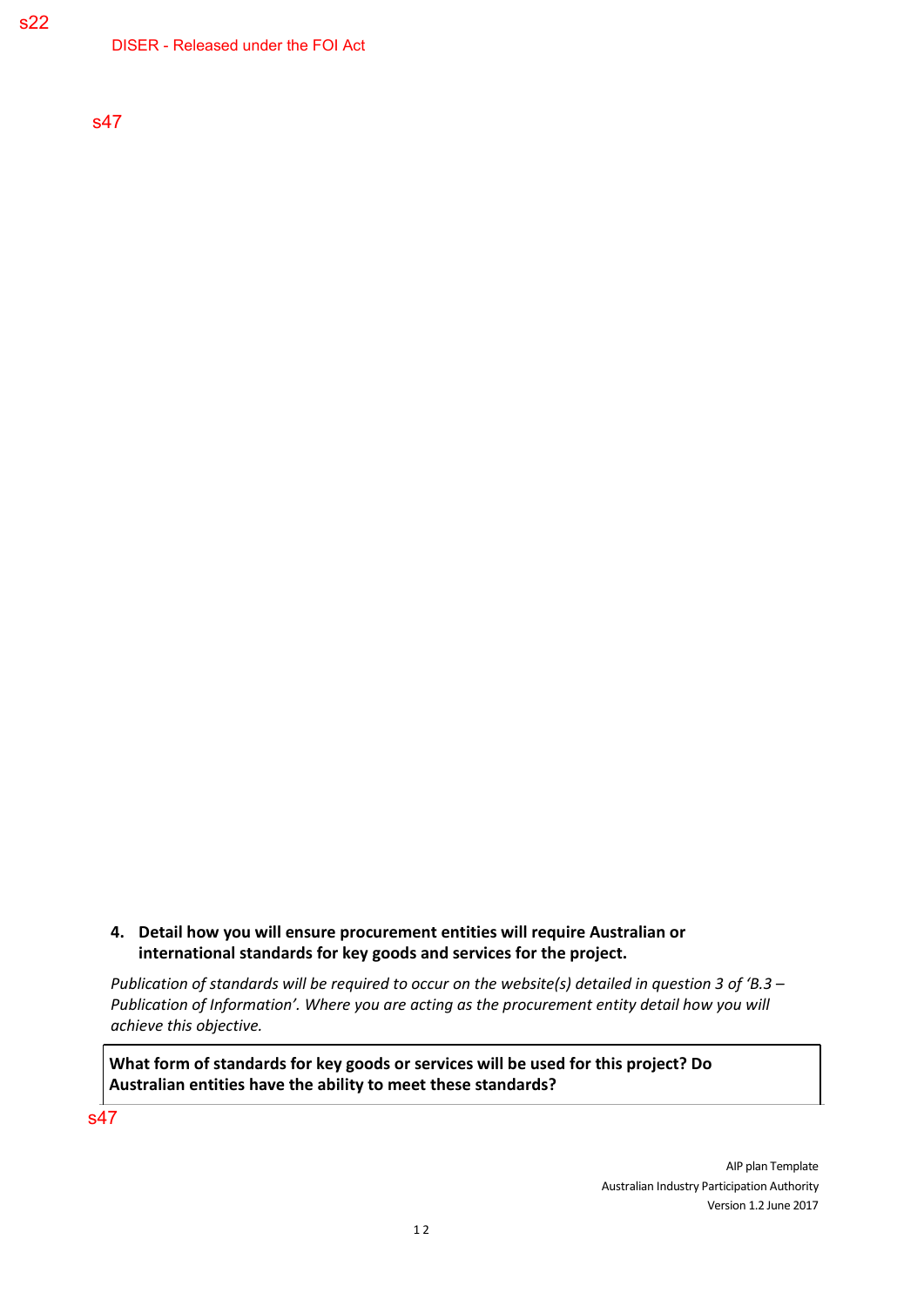#### **What form of standards for key goods or services will be used for this project? Do Australian entities have the ability to meet these standards?**

Snowy Hydro will ensure that the Project is delivered in accordance with Australian market best practice, which in turn is international best practice. Snowy Hydro has developed its "Employer's Requirements" with respect to the Project and continues to engage with the Contractor in relation to the content of the Employer's Requirements. Those requirements specify relevant Australian standards as the primary standards to guide the design, supported by recognised International Standards where necessary. Snowy Hydro engaged SMEC Australia Pty Limited as its "Owner's Engineer" and is working with SMEC Australia to finalise and clearly communicate the standards for the Project. The Contractor will then need to ensure that those standards are met with respect to key goods and services. It is anticipated that Australian entities will have the ability to meet the required standards, **s47** 

**If the project does not utilise an Australian standard, or an international standard, provide an explanation why these standards are not used, and the impact this will have on the ability of Australian entities to participate.**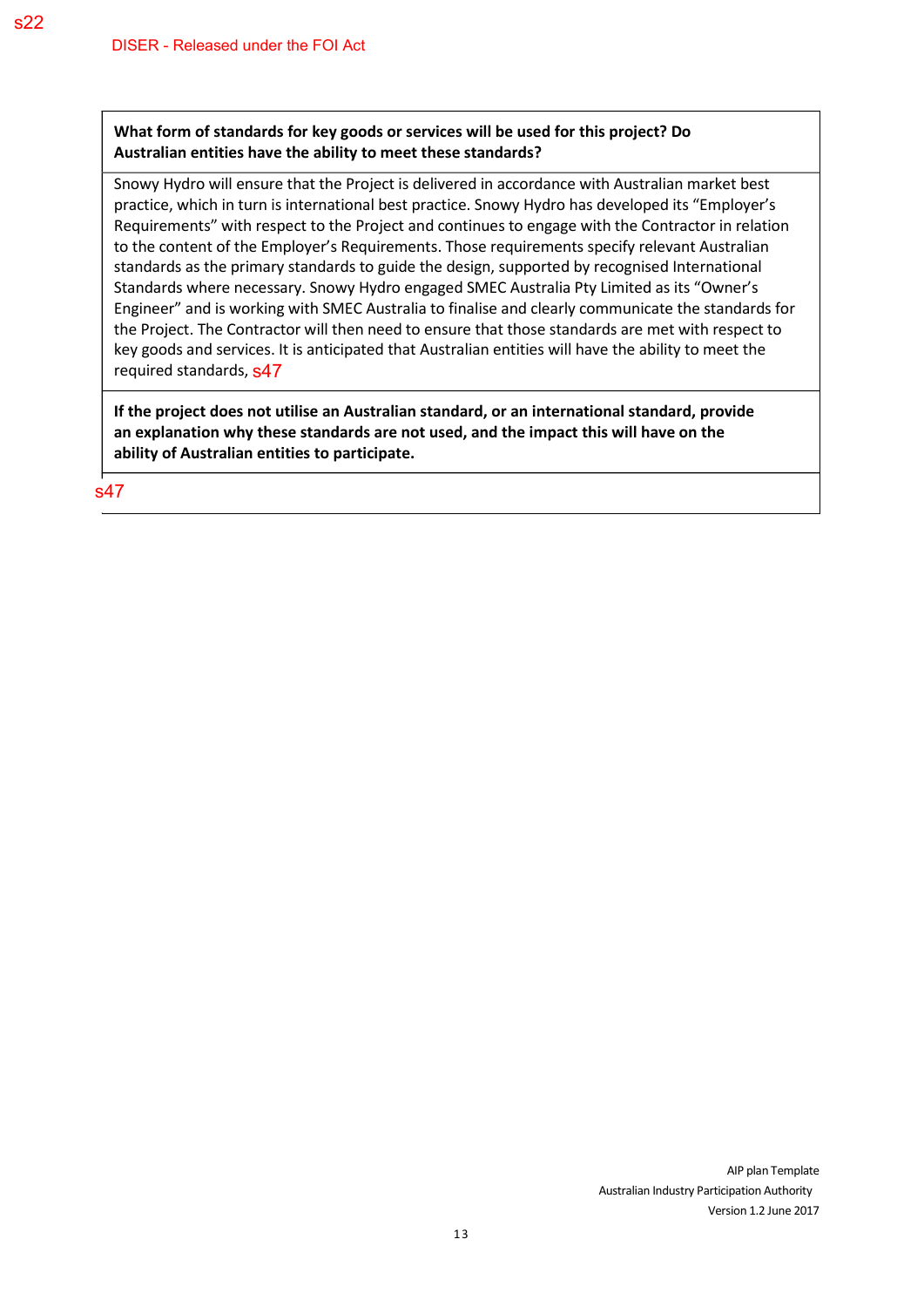# **B.3 Publication of Information**

This criterion should detail where you will publish information on the project and the contact details for interested Australian entities to contact you regarding opportunities.

#### **1. Provide the web address of the project proponent and/or project.**

*This should be the website which will be used to promote the project and provide general information for suppliers and a link to procurement opportunities.* 

s47

s22

#### **2. Provide the web address where project opportunities will be published.**

*This website should communicate details of all available opportunities to supply key goods or services for the project as they arise. This list of key goods and services should be updated on a regular basis to ensure Australian entities are provided up-to-date information on all opportunities.* 

s47

- **3. Describe how you will ensure that your procurement entities will maintain a publicly accessible website. Confirm that each such website will include:** 
	- **requirements potential bidders must satisfy in order to bid to supply key goods or services for the project (e.g. pre-qualification requirements);**
	- **standards for key goods or services for the project (if standards are neither Australian nor international standards an explanation will need to be included); and**
	- **the contact details for a procurement contact officer for Australian entities to approach with enquiries.**

**Provide the web address of the publically accessible website for each procurement entity (where known).** 

*Where you are acting as the procurement entity detail how you will undertake these activities.*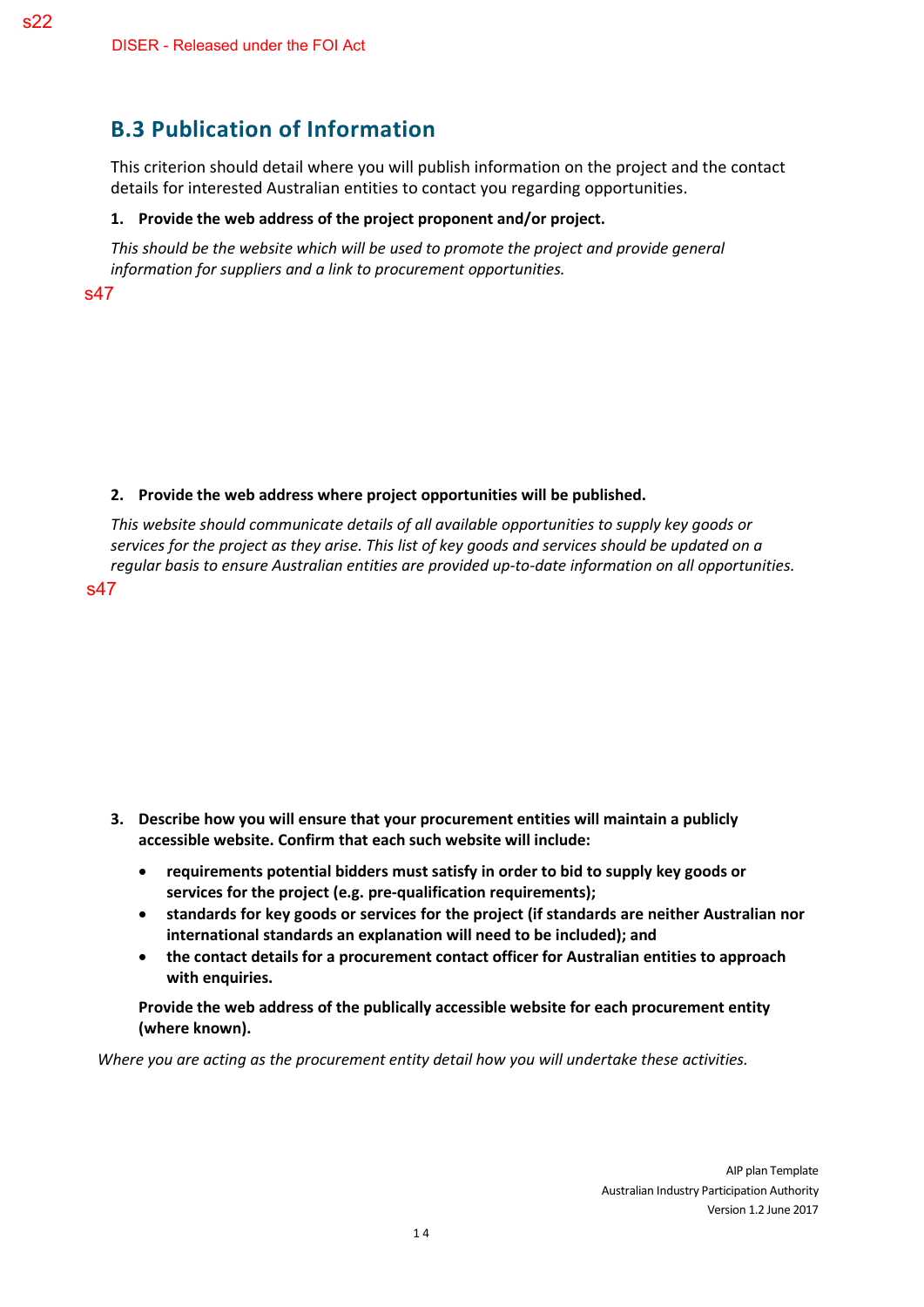The Contractor will maintain a publicly accessible website that will include the following information:

- opportunities for Australian entities to participate in the Project;
- detailed pre-qualification requirements for participation in those opportunities;
- the required standards for key goods and services in connection with those opportunities, and if those standards are not Australian or international standards, an explanation of the standards; and
- contact details for a procurement contact officer for Australian entities to approach with enquiries.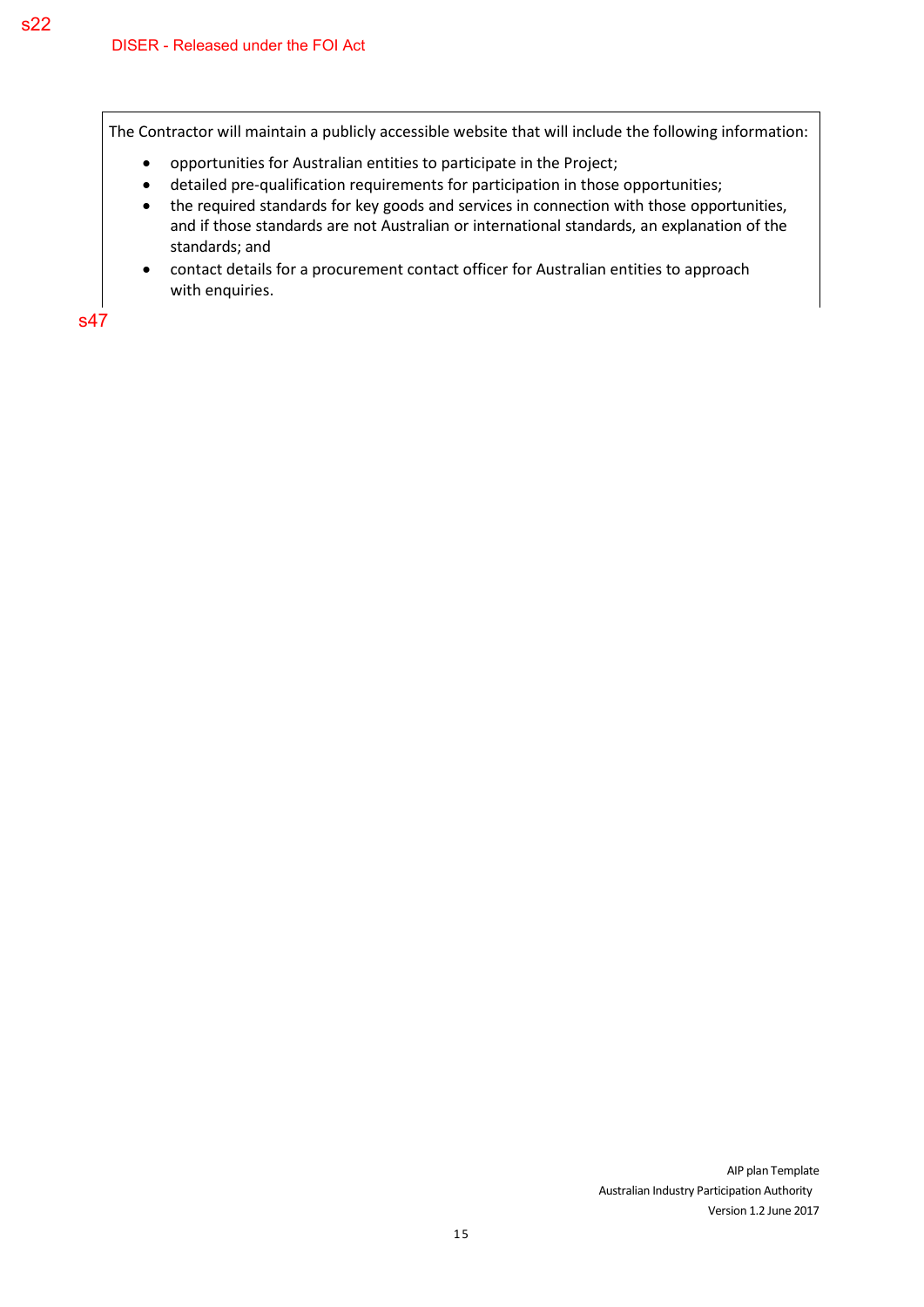### **B.4 Communicating and Providing Opportunities**

This criterion requires an external communication strategy for the early identification of opportunities for Australian entities and effective transfer of information on opportunities for Australian entities, through all tiers of supply (e.g. from procurement entities to lower tier suppliers). This must include detail on how you will actively seek information on Australian entities' capability and communicate opportunities to Australian entities and the measures undertaken to encourage this in all stages of the project (e.g. through design, procurement, construction and whole-of-life-support).

**1. Describe the activities you will undertake to conduct awareness programs about opportunities for Australian entities to supply key goods or services for this project. A minimum of four separate actions and their timeframes should be provided.** 

*These activities should detail how the project proponent will communicate opportunities to supply key goods or services for the project to Australian entities.*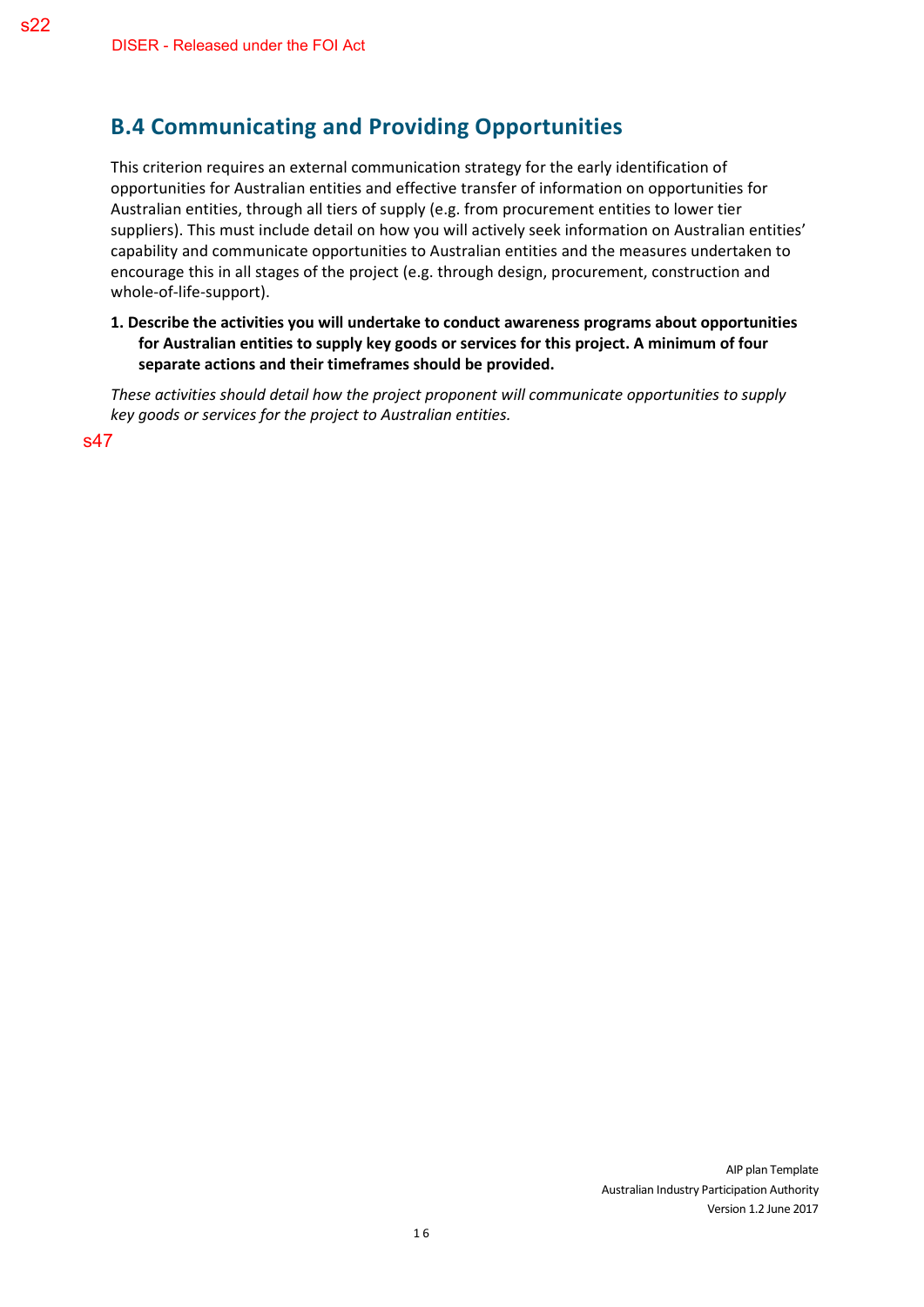#### **2. Describe how you will train procurement entities to ensure they achieve your AIP plan obligations.**

*Where you are acting as the procurement entity detail internal training which will be provided to staff to achieve your AIP plan obligations.* 

s47

#### **3. Describe how you will ensure that procurement entities will publish the requirements that potential bidders must satisfy in order to bid to supply key goods or services for the project, at a reasonable time before the request for bids is made.**

*Publication of pre-qualification requirements will be required to occur on the website(s) detailed in question 3 of 'B.3 – Publication of Information'. Where you are acting as the procurement entity detail how you will achieve this objective.* 

s47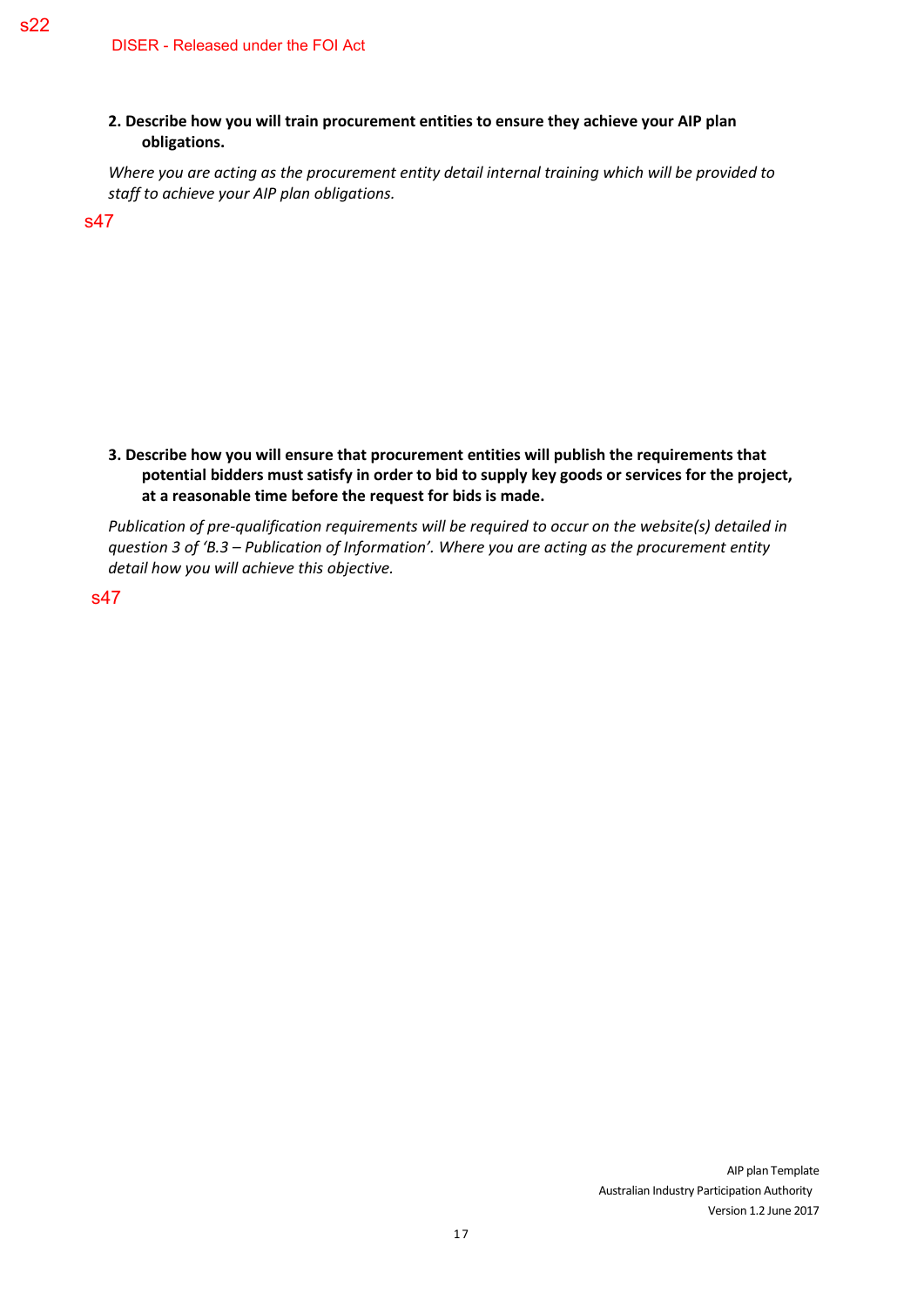#### **4. Detail how you will ensure that procurement entities will not discriminate against Australian entities in relation to timeframes for responding to requests for bids to supply key goods or services.**

*Specify how Australian entities will be provided with equal timeframes as other potential suppliers to bid for opportunities in the project. Where you are acting as the procurement entity detail how you will achieve this objective.*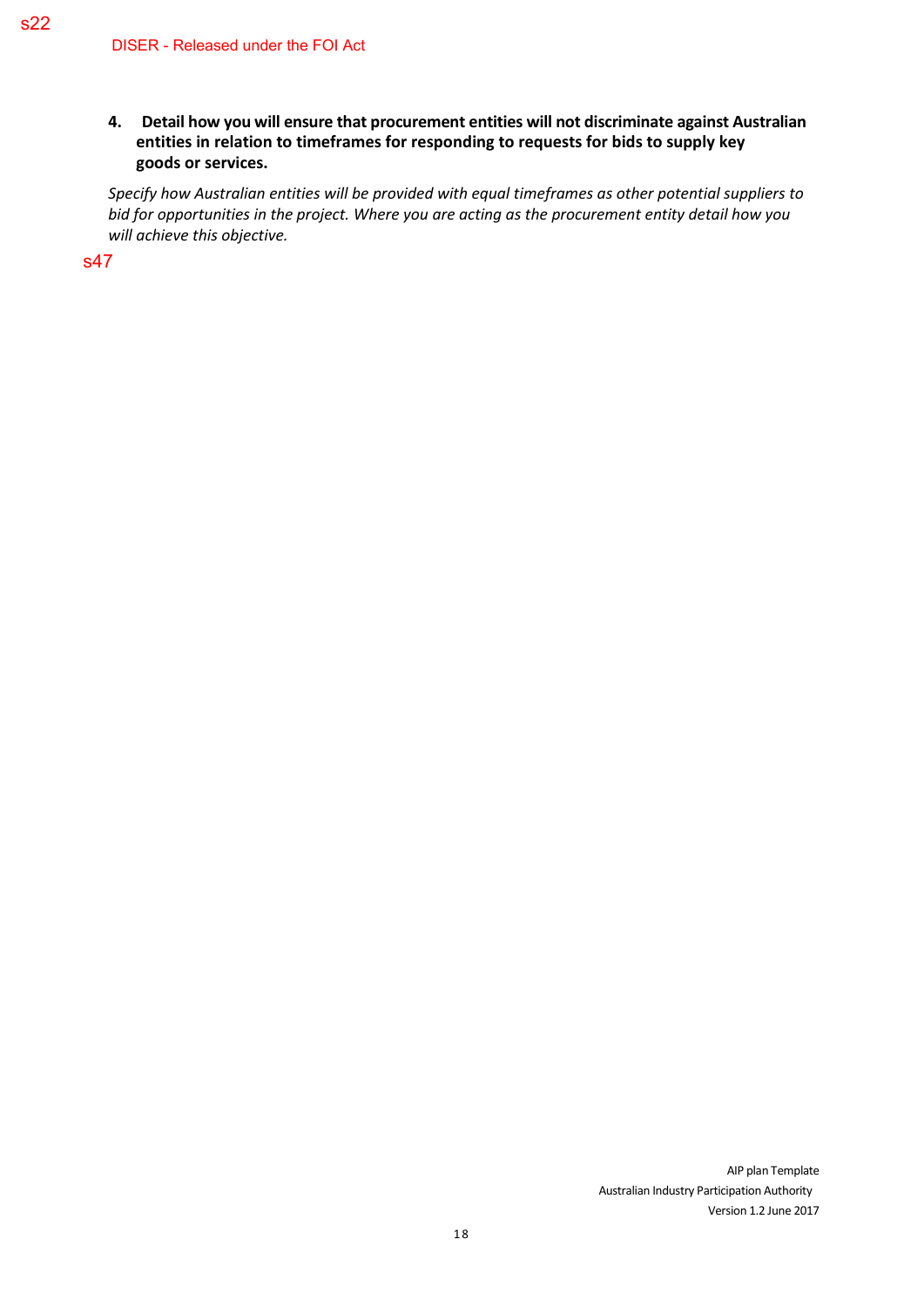# **B.5 Facilitating Future Opportunities**

This criterion should describe how you will assist longer-term participation by Australian entities, including how you will encourage and facilitate their capability development and integration into global supply chains. Actions should detail how, by working with you on this project, Australian entities will be better placed to supply key goods or services in future similar projects.

#### **1. Describe how you will encourage and facilitate capability development for Australian entities.**

*This response should include a description of how you and your procurement entities will facilitate Australian entities supplying key goods and services for your project to improve their capability and capacity.* 

The Contractor will:

- offer training, including workshops, demonstrations and technical skills sessions, and advice to Australian entities where the Contractor identifies skill or capability shortages relevant to the Project and where the Project could benefit from such training;
- work with Australian industry to share knowledge and provide for technology transfer in a way that is beneficial to the Project; and
- encourage Australian entities to participate in innovation and development programs.
- **2. Describe how you will encourage and facilitate the integration of Australian entities into global supply chains.**

*If you, any other project proponent or your procurement entities have a global supply chain, describe how you will encourage and facilitate Australian entities supplying key goods and services for your project to integrate into global supply chains.* 

s47

**3. Describe how you will ensure that feedback, including on any relevant training, skills, capability and capacity development, will be provided by procurement entities to Australian entities unsuccessful in their bid to supply key goods and services to the project.** 

*Specify the type of feedback to be provided, the method of delivery and the intended outcomes. Feedback provided must include recommendations of relevant training and skills, capability and capacity development activities. Where you are acting as the procurement entity detail how you will achieve this objective.*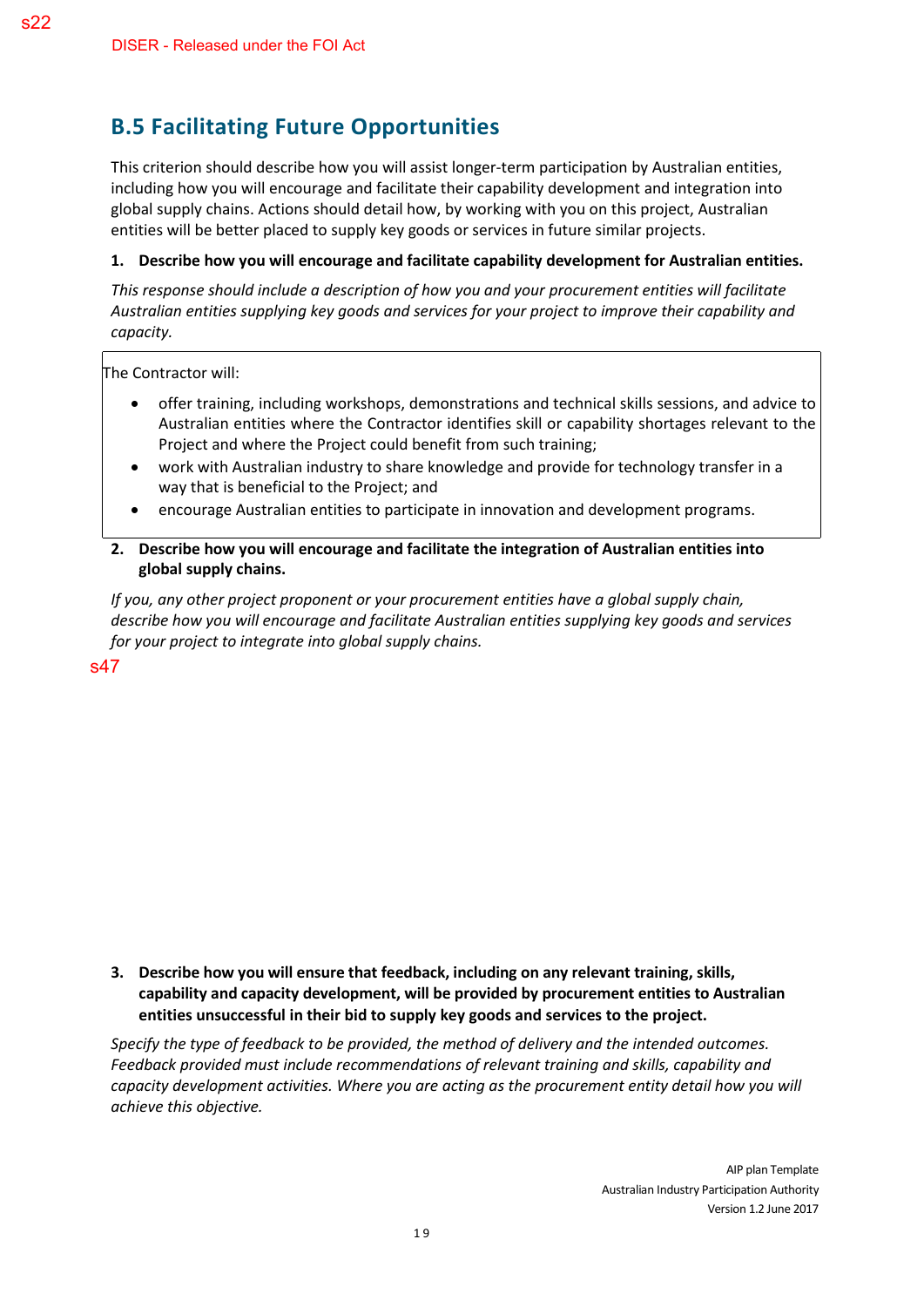**The Contractor will:** 

• **provide feedback to unsuccessful Australian entities,**  s47

 **on the strengths and weaknesses of bids and how to improve competitiveness, including recommendations for relevant training and capability development activities;** 

- **encourage Australian entities to adopt best practice standards, and where Australian entities do not meet those standards, provide guidance on how they can;**
- **provide guidance to local workforce on training required to meet project requirements.**

**AIP plan Template**

**Version 1.2 June 2017**

**Australian Industry Participation Authority**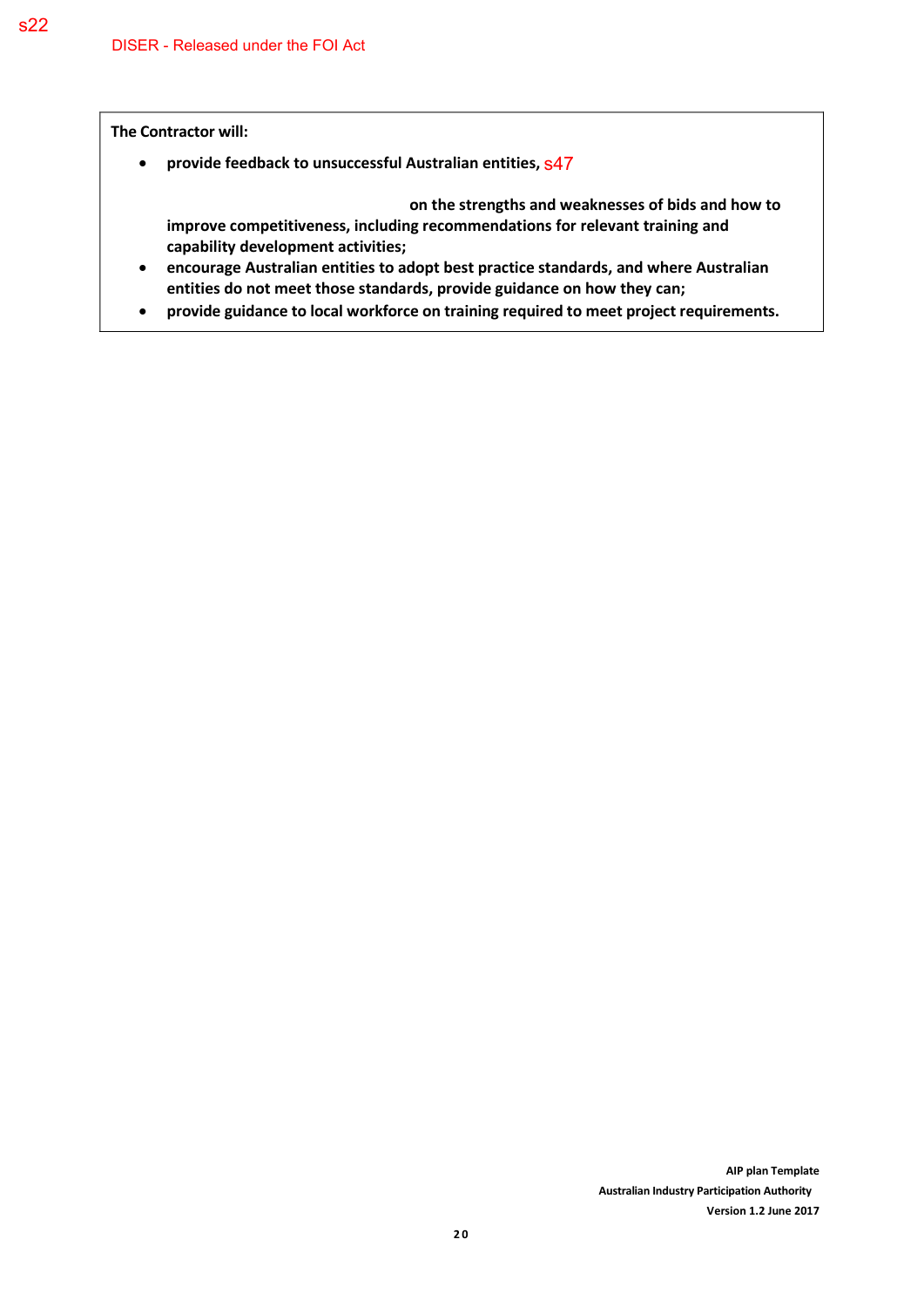### **B.6 Implementation Resources**

This criterion should describe the resources and procedures you will use to effectively implement and report on the actions in your AIP plan. This should include monitoring and reporting of the activities of procurement entities.

#### **1. What records and evidence will you retain to prove compliance with Part B of this AIP**

**plan?** *List the types of records and evidence you are intending to collect.*

#### s47

#### **2. What procedures and resources will you utilise to implement Part B of this AIP plan?**

*Detail the record management system you intend to use to collect the evidence which will be required for the Compliance Report and the staffing available for monitoring and implementing the AIP plan.* 

Snowy Hydro will: • • ensure best practice record-keeping across the Project; s47

- utilise Snowy Hydro's robust information management procedures, which have been developed for the broader Project;
- develop ongoing monitoring and reporting systems with respect to participation by Australian entities in the Project; and
- allocate internal resources to ensuring compliance and monitoring compliance with AIP Plan.

#### **3. What steps will you take to ensure your procurement entities achieve the objectives required under Part B of this AIP plan?**

*Specify how you will ensure your procurement entities will implement the AIP plan actions for all the opportunities they are responsible for.*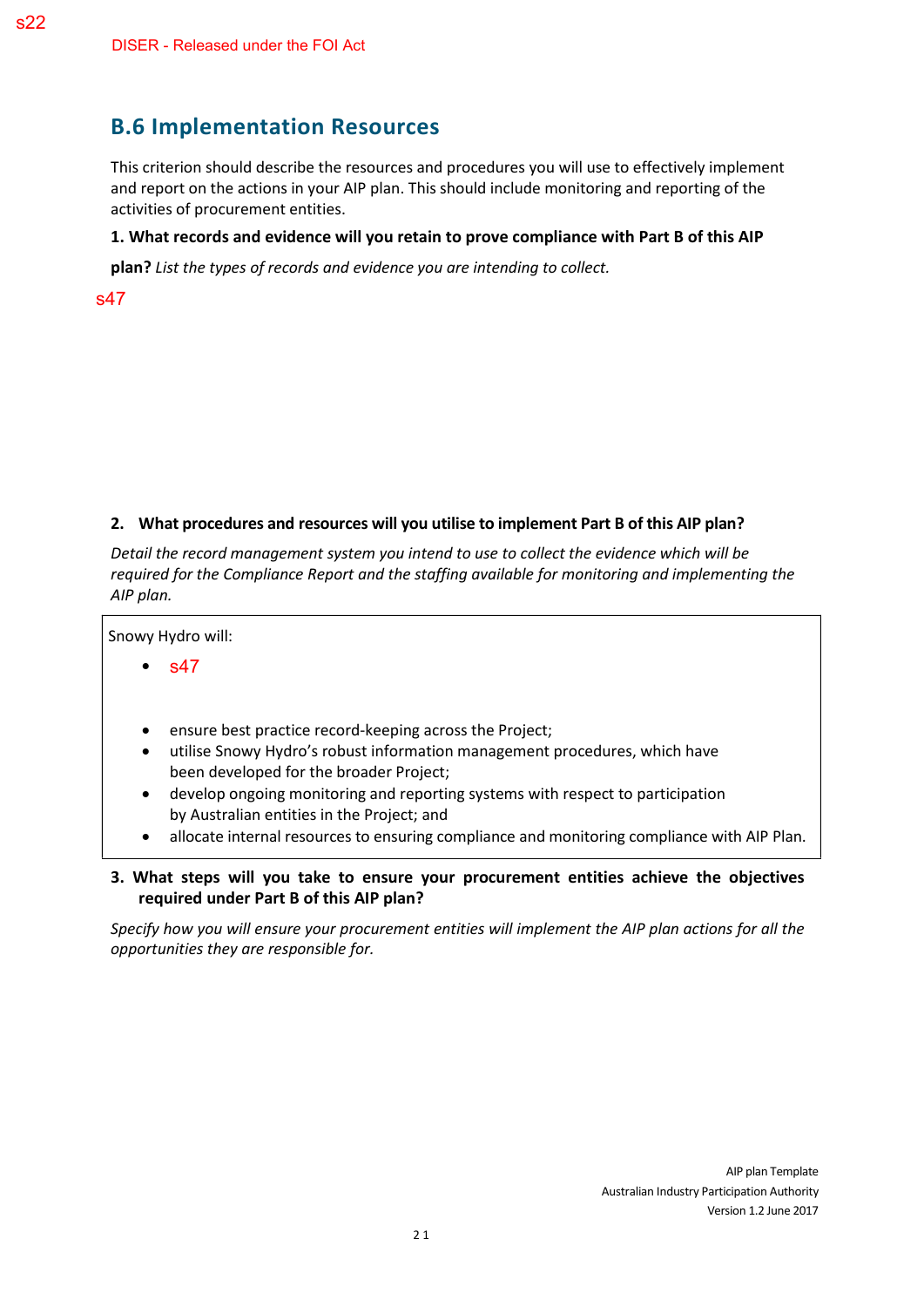DISER - Released under the FOI Act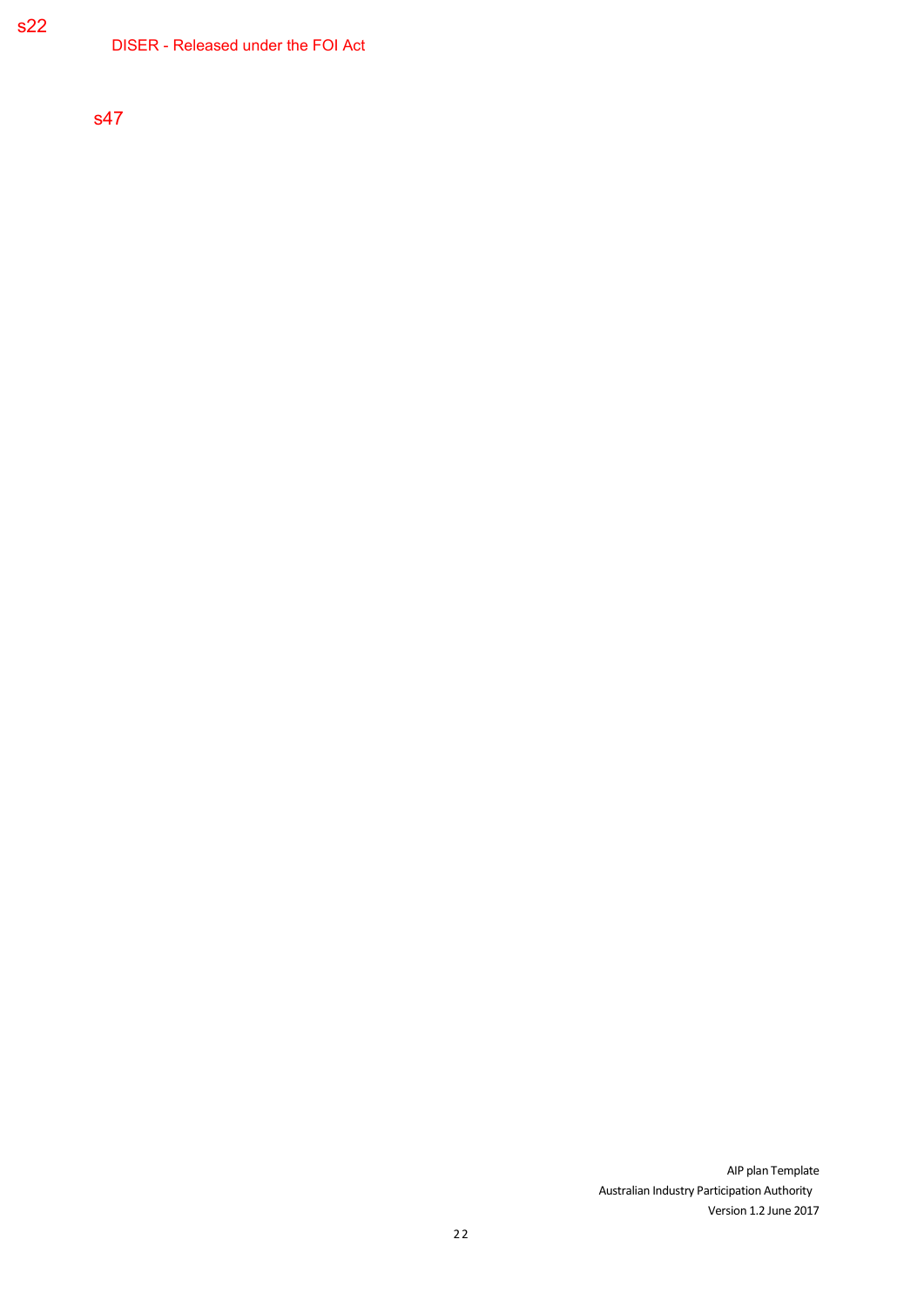#### **Australian Industry Participation (AIP) plan Summary – Project Phase**

#### **1. Project Details**

#### **Designated project proponent**: Snowy Hydro Limited

**Project name**: Snowy 2.0

#### **Description of the project**:

The Snowy 2.0 pumped hydroelectric scheme ("**Project**") is a large scale pumped hydro-electric storage and generation project that will increase the generation capacity of the Snowy Hydro Scheme by up to 2000 megawatts, and at full capacity, will provide approximately 350 000 megawatt hours of energy storage. The key features of the Project are:

- exploratory works including an exploratory tunnel and portal to the proposed main cavern location;
- the construction or upgrade of access roads, bridges and lay down areas;
- construction of tunnels linking the existing Tantangara and Talbingo Reservoirs;
- a 2000MW power and pump station, located approximately 1km underground and all associated construction;
- excavated rock management; and
- establishment of workers camps and other ancillary facilities/supplies including but not limited to laydown areas, construction power, water and sewage infrastructure.

The Project will be delivered by way of an Engineering, Procurement, Construction turn-key contract ("**EPC Contract**") entered into between Snowy Hydro Limited (**Snowy Hydro**) and a construction contractor ("**Contractor**"). The electrical and mechanical ("**E&M**") works inside the power station will be delivered by a world-leading pumped hydro expert, who will be a nominated subcontractor under the EPC Contract.

Following an extensive and collaborative tender process, Snowy Hydro has appointed Future Generation, an unincorporated joint venture involving Salini Impregilo S.p.V., The Lane Construction Corporation (a subsidiary of Salini Impregilo S.p.V) and Clough Projects Australia Pty Ltd as the Contractor for the Project. Voith Hydro GmbH & CO. KG is the nominated subcontractor for the E&M works.

The Project will be delivered by the Contractor in two stages:

- 1. Early Works design, planning and some exploratory construction works; and
- 2. Main Works main construction and delivery of the Project, including all civil works and all E&M works. This stage will not commence until Snowy Hydro issues a "Notice to Proceed" under the EPC contract, which requires the satisfaction of a number of conditions precedent, including obtaining relevant environmental approvals.

The Early Works will now commence after execution of the EPC contract on 5 April 2019 with Future Generation and Main Works will commence in 2020. It is anticipated that the Project will be completed between 2025 and 2026.

#### **Estimated project value**: \$4.5bn

**Project location**: Kosciuszko National Park, New South Wales

**Link to project information**: <https://www.snowyhydro.com.au/our-scheme/snowy20/>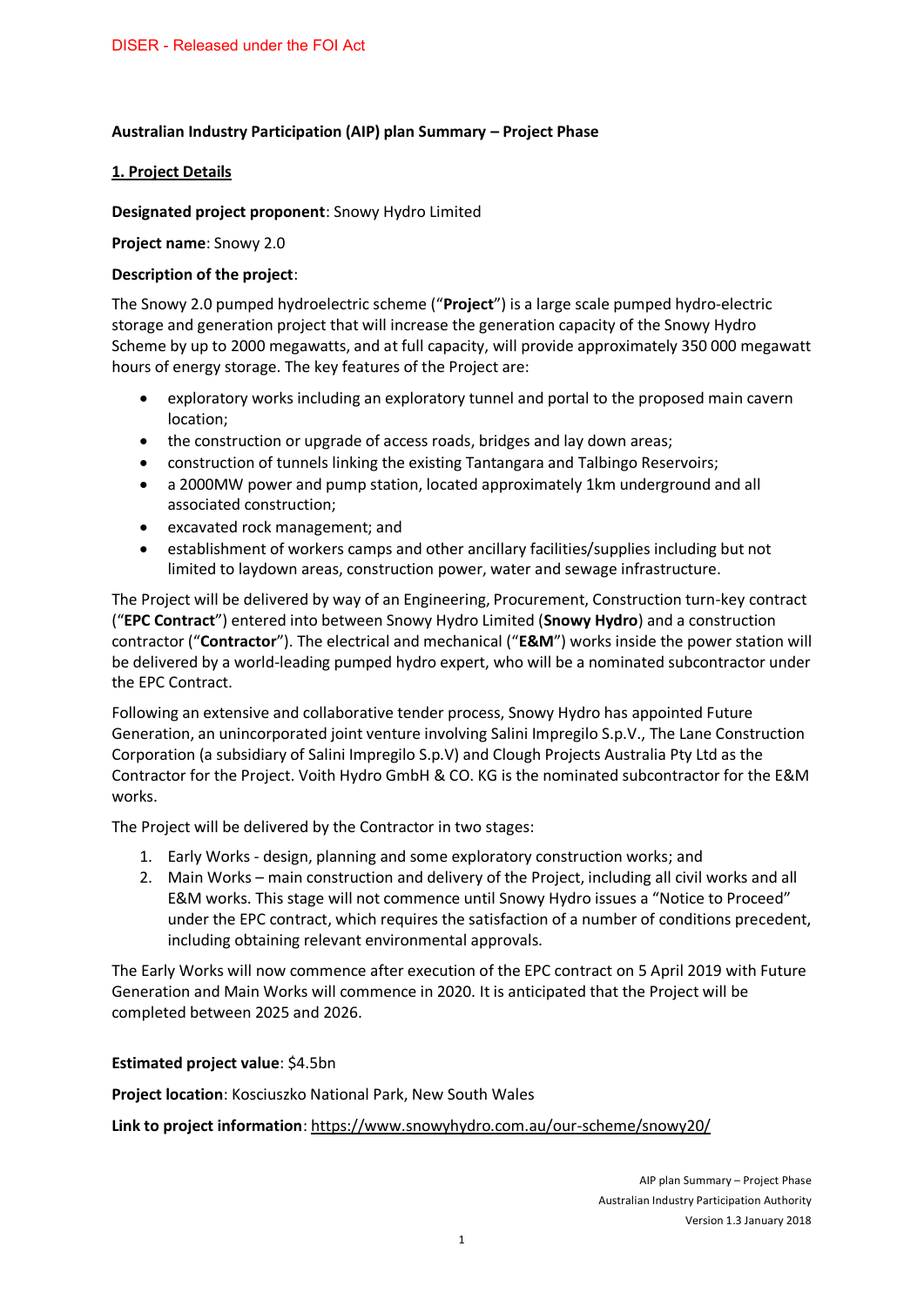**Project contact for procurement information**: Dean Thomson, phone: 0418 227 496,

email: dean.thomson@snowyhydro.com.au

**Other project proponents involved in the project**: N/A

#### **2. Opportunities to supply Goods and Services**

| <b>Expected opportunities</b>                         | <b>Opportunities for Australian</b><br>entities* | <b>Opportunities for</b><br>non-Australian<br>entities |
|-------------------------------------------------------|--------------------------------------------------|--------------------------------------------------------|
| <b>Goods</b>                                          |                                                  |                                                        |
| Heavy vehicles and construction<br>equipment          | Yes                                              | Yes                                                    |
| Power generation/ pumping 'Francis unit'              | Yes                                              | Yes                                                    |
| Main inlet valves and specialist control<br>equipment | Yes                                              | Yes                                                    |
| Power generation associated equipment                 | Yes                                              | Yes                                                    |
| High voltage equipment                                | Yes                                              | Yes                                                    |
| High voltage cables                                   | Yes                                              | Yes                                                    |
| Workers accommodation and associated<br>facilities    | Yes                                              | Yes                                                    |
| Power                                                 | Yes                                              | No                                                     |
| Quarry products                                       | Yes                                              | No                                                     |
| Reinforced concrete materials and<br>additives        | Yes                                              | No                                                     |
| Tunnel boring machines                                | No                                               | Yes                                                    |
| Explosives and blasting materials                     | Yes                                              | Yes                                                    |
| <b>Services</b>                                       |                                                  |                                                        |
| Geotechnical Investigations and testing               | Yes                                              | No                                                     |
| Survey                                                | Yes                                              | No                                                     |
| Environmental management services                     | Yes                                              | No                                                     |
| Consulting                                            | Yes                                              | Yes                                                    |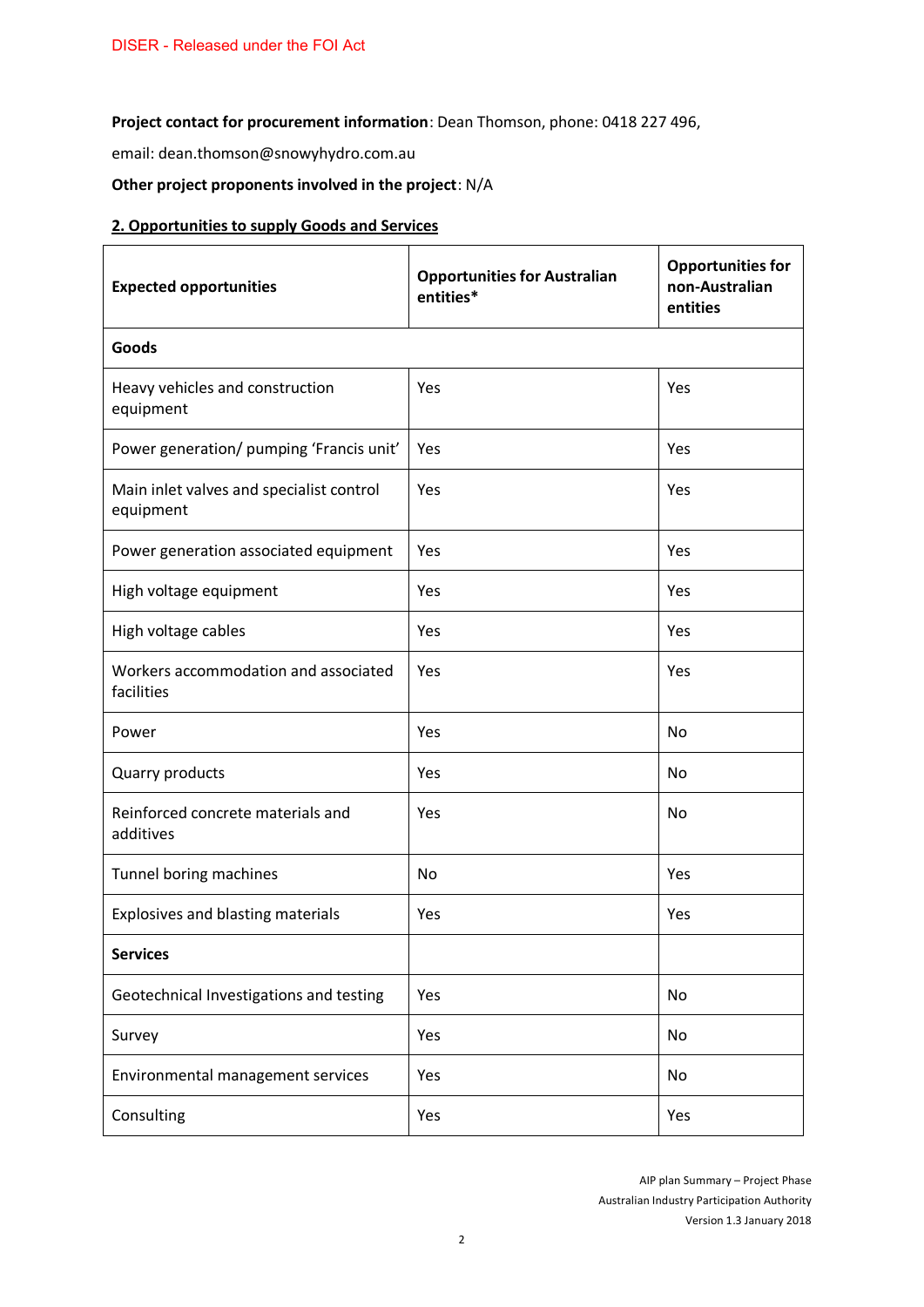| Owners advisors                 | Yes | Yes |
|---------------------------------|-----|-----|
| Road and bridgeworks            | Yes | Yes |
| Camp accommodation and services | Yes | Yes |
| <b>Environmental works</b>      | Yes | Yes |
| <b>Exploratory works</b>        | Yes | Yes |
| Civil works                     | Yes | Yes |
| Marine works                    | Yes | Yes |
| Tunnelling                      | Yes | Yes |
| Electrical & mechanical works   | Yes | Yes |
| HV works                        | Yes | Yes |
| Transport                       | Yes | Yes |

Disclaimer: The information provided in the table above is based on an initial assessment by the company. Any questions or issues should be raised with the project contact.

#### **Explanation for item(s) in list above where it is indicated 'No Opportunities for Australian entities'**

The tunnel boring machines required for tunnelling work on the Project are complex heavy machines that are designed and built to order. Under the EPC contract, the Contractor will be responsible for procuring delivery of tunnel boring machine(s). Australian entities do not have the capability to produce tunnel boring machines, which means that they will need to be designed, manufactured and supplied by a leading international provider.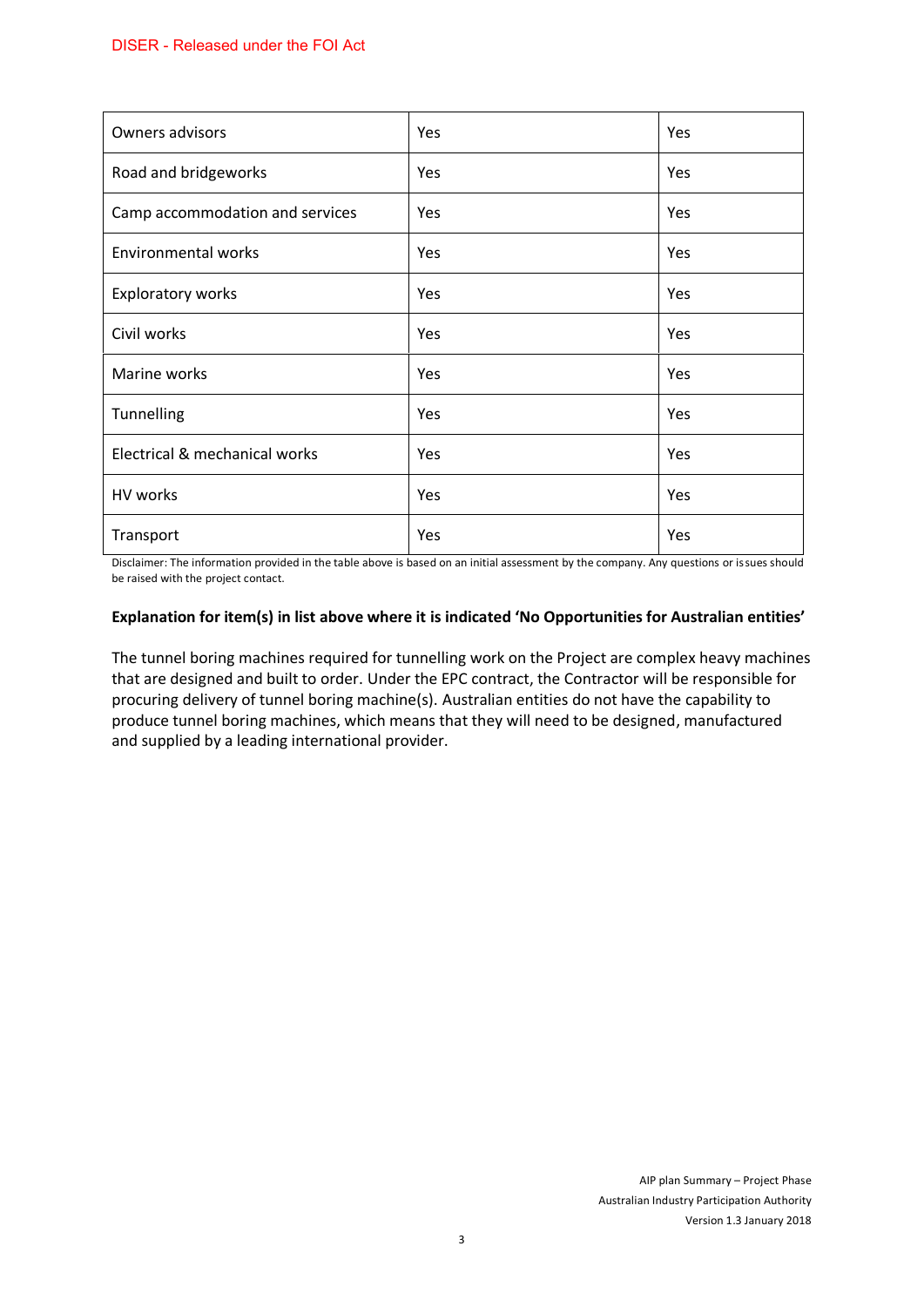#### **3. Standards to be used in the project**

Snowy Hydro will ensure that the Project is delivered in accordance with Australian market best practice, which in turn is international best practice. Snowy Hydro has developed its "Employer's Requirements" with respect to the Project and continues to engage with the Contractor in relation to the content of the Employer's Requirements. Those requirements specify relevant Australian standards as the primary standards to guide the design, supported by recognised International Standards where necessary. Snowy Hydro engaged SMEC Australia Pty Limited as its "Owner's Engineer" and worked with SMEC Australia to finalise and clearly communicate the standards for the Project. The Contractor will then need to ensure that those standards are met with respect to key goods and services. It is anticipated that Australian entities will have the ability to meet the required standards.

#### **4. AIP activities to be undertaken by the Project Proponent**

Snowy Hydro will:

• contractually require the Contractor to comply with the Project's AIP Plan, collect evidence and retain records of AIP Plan implementation;

• ensure best practice record-keeping across the Project;

• utilise Snowy Hydro's robust information management procedures, which have been developed for the broader Project;

• develop ongoing monitoring and reporting systems with respect to participation by Australian entities in the Project; and

• allocate internal resources to ensure compliance and monitor compliance with the AIP Plan.

#### **5. AIP activities to be undertaken by procurement entities**

Under the EPC contract, the Contractor will have primary responsibility for procurement in relation to the Project.

The Contractor will maintain a publicly accessible website that will include the following information:

- opportunities for Australian entities to participate in the Project;
- detailed pre-qualification requirements for participation in those opportunities;
- the required standards for key goods and services in connection with those opportunities, and if those standards are not Australian or international standards, an explanation of the standards; and
- contact details for a procurement contact officer for Australian entities to approach with enquiries.

Furthermore, the Contractor will:

- offer training, including workshops, demonstrations and technical skills sessions, and advice to Australian entities where the Contractor identifies skill or capability shortages relevant to the Project and where the Project could benefit from such training;
- work with Australian industry to share knowledge and provide for technology transfer in a way that is beneficial to the Project;
- encourage Australian entities to participate in innovation and development programs;